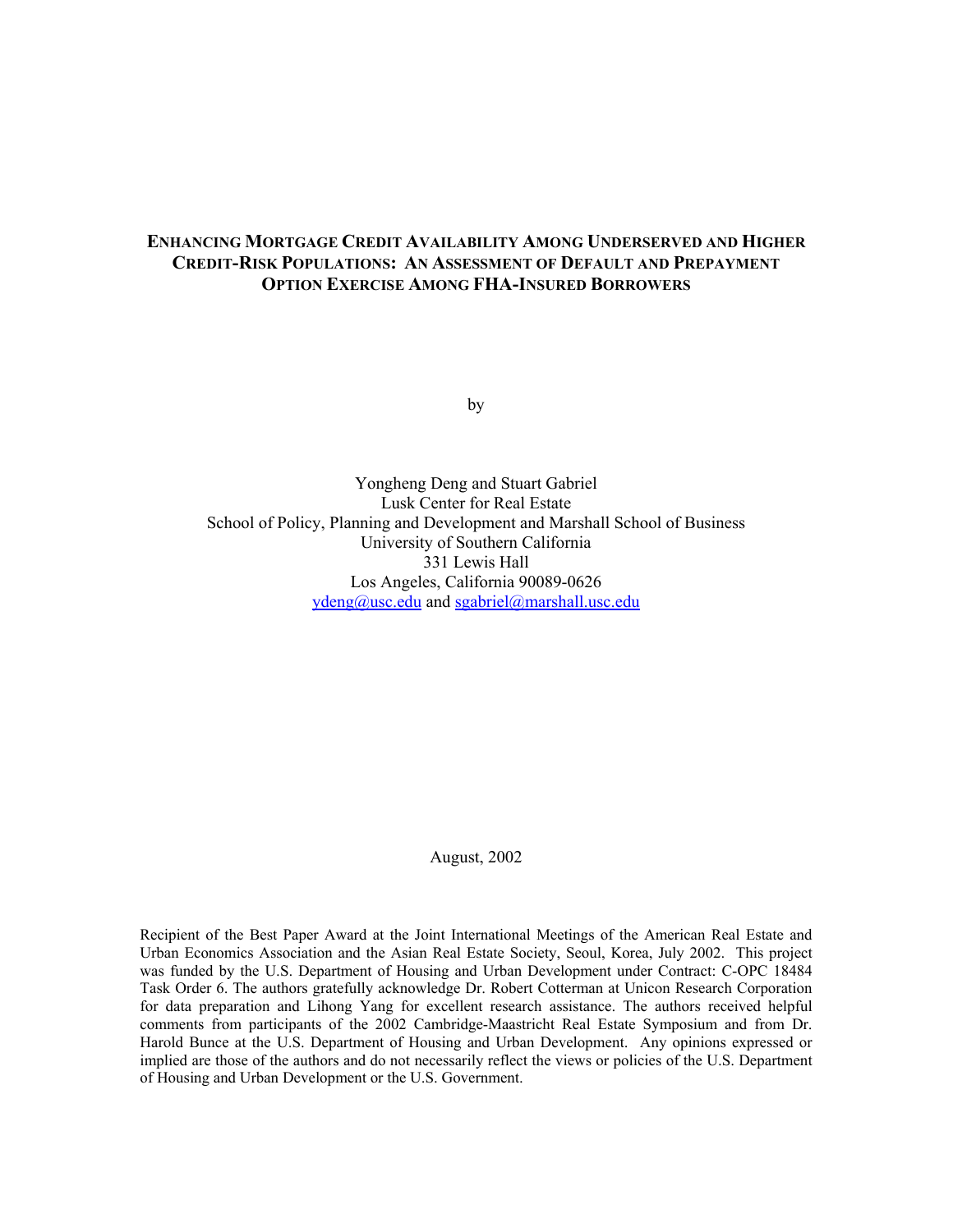# **ENHANCING MORTGAGE CREDIT AVAILABILITY AMONG UNDERSERVED AND HIGHER CREDIT-RISK POPULATIONS: AN ASSESSMENT OF DEFAULT AND PREPAYMENT OPTION EXERCISE AMONG FHA-INSURED BORROWERS**

### **Abstract**

While prior analyses have provided substantial evidence of elevated default probabilities among mortgages originated to lower income, less credit worthy and minority borrowers, those risks may be offset by the reduced prepayment probabilities of those loans. To the investor in FHA-insured mortgages, such offsets could serve to appreciably reduce total loan termination risk and in so doing boost investment returns. To assess those effects, this paper employs micro-data from the FHA to estimate an option-based hazard model of the competing risks of mortgage termination. The empirical model derives from option theory and includes controls for mortgage put and call options, borrower credit worthiness, and a large number of other contemporaneous and time-invariant indicators of borrower, loan, and locational risk.

Results of the analysis indicate that the elevated default probabilities of loans originated to lower credit quality and minority borrowers are more than offset by their reduced prepayment risks. The estimated cumulative probability of mortgage termination among lower credit-quality and African-American borrowers is only about three-fourths that of higher credit-quality and white borrowers, respectively. Recognition of this mortgage performance advantage should enhance the willingness of lenders and investors to originate and acquire such loans and at more competitive pricing. Findings suggest that the extension of mortgage credit to less credit-worthy and underserved borrowers, in a manner consistent with their lower termination risks, would serve to advance both their homeownership opportunities and related federal housing policy objectives.

(*JEL* G21, J78, R20)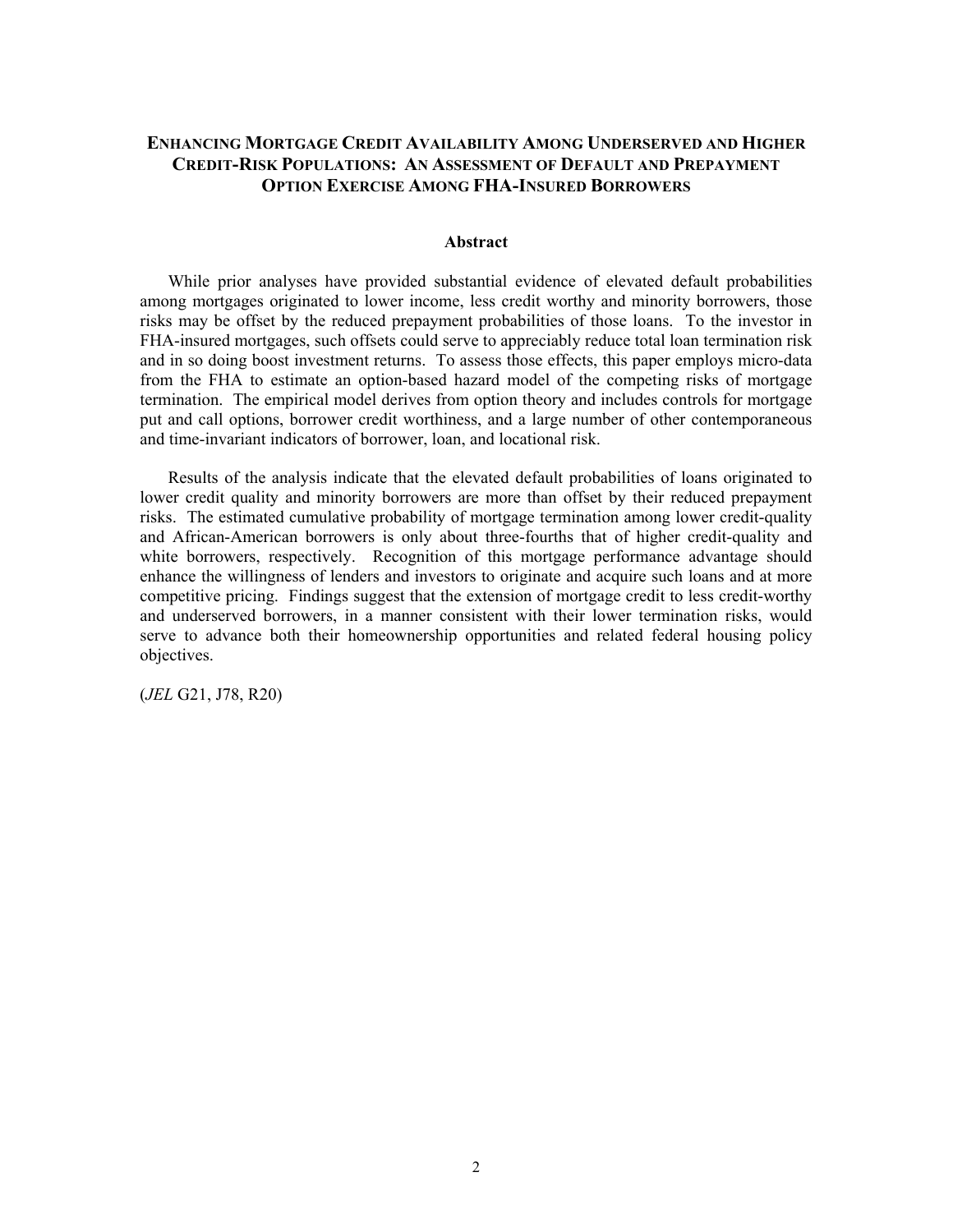Recent years have witnessed ongoing research and policy debate as regards the extension of mortgage credit to underserved, minority, and higher credit-risk populations. In part, analyses have derived from articulated polices of both the Clinton and Bush Administrations, which have sought to advance the homeownership opportunities of underserved and minority groups. Research accordingly has sought to identify the determinants of persistent disparities in both mortgage origination and homeownership attainment among targeted and non-targeted groups, (see, for example, Painter, Gabriel and Myers [2001], Coulson [1999], Deng, Quigley and Van Order[1996], Rosenthal [2001]). On the mortgage side, studies largely have focused on the role of borrower credit risk and credit constraint in the analysis of mortgage loan origination and performance (see, for example, Ambrose and Capone [1998, 2000], Ondrich, Ross and Yinger [2000], Berkovec, Canner, Gabriel, and Hannon [1998], Avery et al [1996], Goering and Wienk [1996], Munnell et al [1996], Canner, Passmore and Smith [1994], Gabriel and Rosenthal [1991]).

While prior studies have provided substantial evidence of elevated default risk among lowerincome, minority, and less credit-worthy mortgage borrowers, there exists little evidence as to any offset of those risks via the slower prepayment speeds of underserved borrower groups. To mortgage lenders and investors, such an offset could serve to appreciably reduce total loan termination probabilities so as to boost investment returns. Indeed, analyses of loan termination probabilities should account for the joint and competing nature of borrower prepayment and default option exercise (see, for example, Deng, Quigley, and Van Order [2000]).

Recent studies of the micro-foundations of mortgage loan performance suffer from numerous limitations, however, in the assessment of prepayment and default risks. Most prior analyses fail to include contemporaneous valuation of the mortgage put and call options over the life of the mortgage; further, many analyses have focused on prediction of mortgage default without consideration of prepayment risk and vice-versa (see, for example, Berkovec et al [1998], Avery et al [1996], Gabriel and Rosenthal [1991], and Pennington-Cross and Nichols [2000]). Recent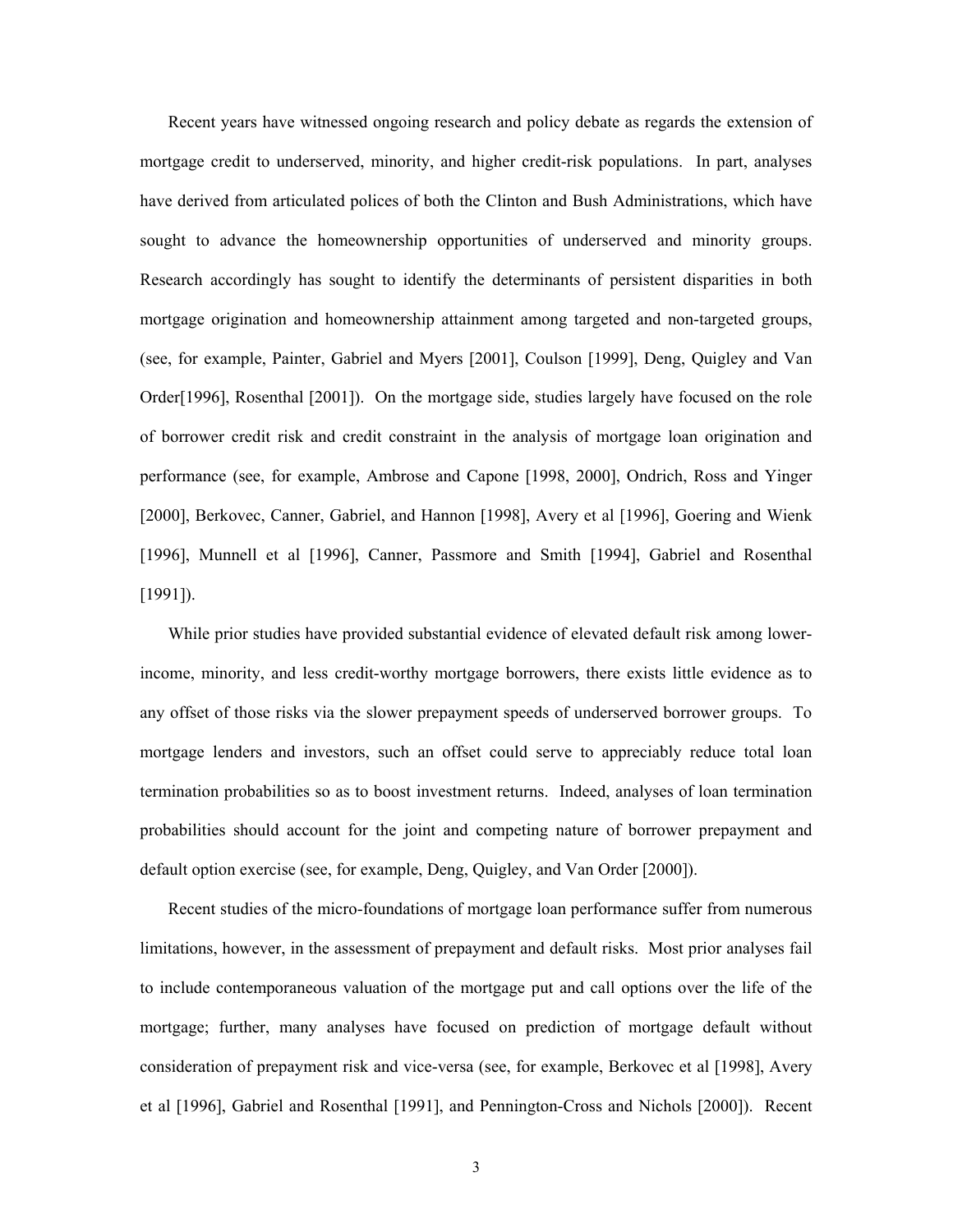papers (see, for example, Cotterman [2001], Deng, Quigley and Van Order [1996, 2000], Deng and Quigley [2001], Archer, Ling and McGill [2001], and Van Order and Zorn [2001]) often fail to include important information on borrower creditworthiness (credit scores) and are further circumscribed by the limited availability of other borrower, loan, and locational information important to prediction of loan performance, including indicators of borrower wealth, mortgage payment-to-income and debt-to-income ratios, and other common underwriting controls.

This study applies a competing risk framework to model the micro-foundations of FHAinsured mortgage performance. The FHA data are well suited to analyses of loan default, given the inclusion in the program of large numbers of relatively higher credit risk borrowers. The data further enable an assessment of whether those same higher credit risk and underserved borrowers prepay their mortgages more slowly, due perhaps to problems of access to mortgage finance, difficulties in mortgage qualification, limited borrower knowledge of mortgage refinance opportunities, or reduced residential mobility. To the extent the prepayment risk of mortgages originated among lower-income, lower credit-quality, and minority borrowers is relatively damped, it should be reflected in the pricing of those loans. Indeed, from a mortgage pricing perspective, the reduced prepayment risk associated with those FHA-insured borrower groups may serve to mitigate their higher default probabilities.

The analysis employs an option-based hazard model to simultaneously assess the competing risks of FHA-insured mortgage default and prepayment. The empirical model derives from option theory and employs well-specified contemporaneous proxies for the mortgage put and call options in the default and prepayment equations. Given the availability of high quality micro data, the estimating equations control for borrower credit worthiness (credit scores) and other common underwriting variables among the approximately 30 contemporaneous and timeinvariant indicators of borrower, loan, and locational risk.

Results of the analysis strongly support the predictions of option theory in explaining the exercise of default and prepayment options among FHA-insured mortgage borrowers. The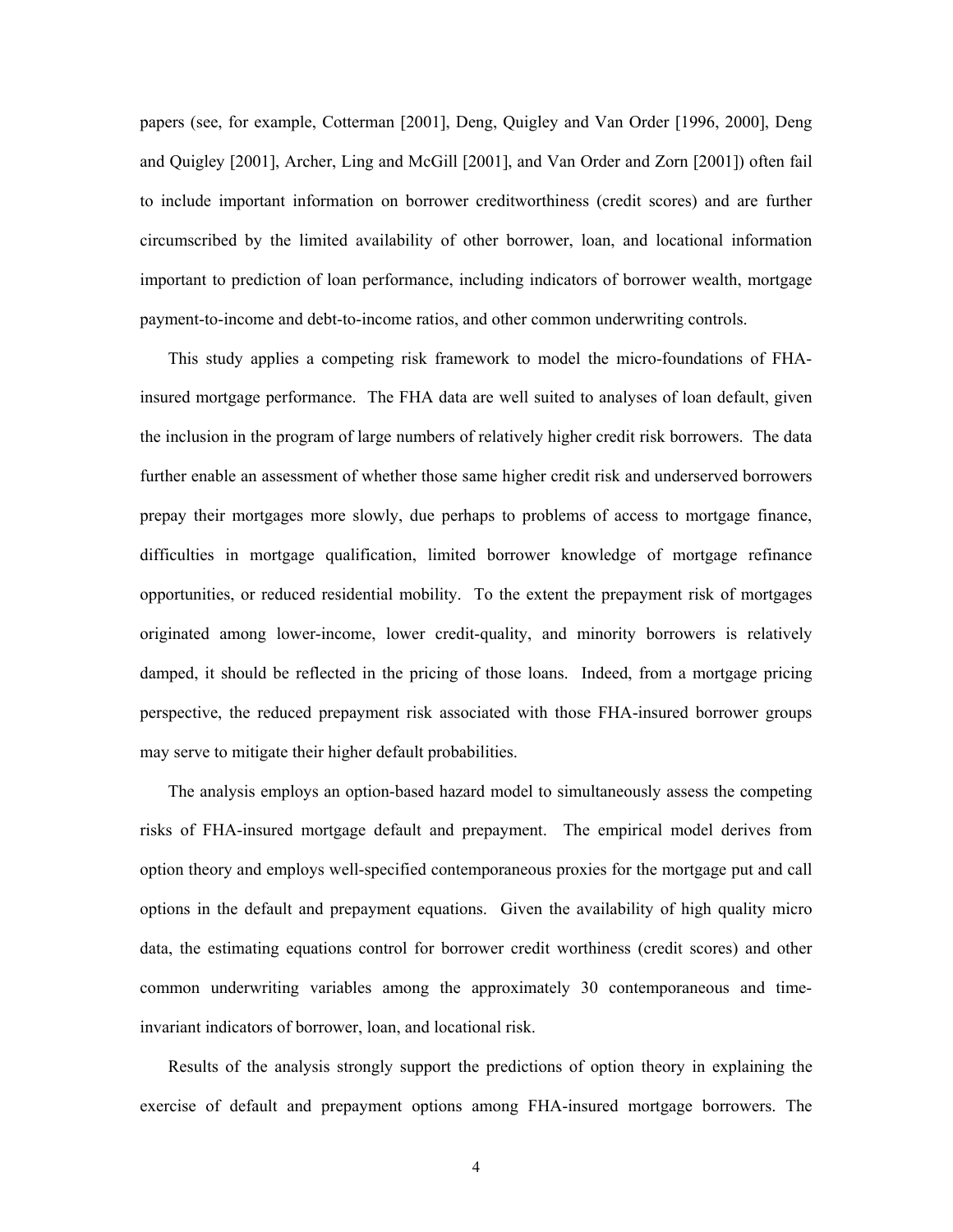estimates confirm that the intrinsic values of the call and put option variables are positive and highly significant in the exercise of the prepayment and default options; respectively. Results further suggest that a higher value of the put option (probability of negative equity) reduces the risk of mortgage prepayment.

Research findings further point to the importance of other borrower, loan, and market characteristics in the estimation of mortgage termination risks. As would be expected, higher credit score borrowers are less likely to exercise the default option, whereas lower credit score borrowers are less likely to prepay. In that regard, the 5-year cumulative probability of prepayment is about 10 percentage points higher among borrowers with scores in excess of 680 than among those with scores below 620. The 5-year cumulative prepayment probabilities of Black and Hispanic borrowers are about 14 and 7 percentage points lower than those of white borrowers, respectively.

Overall, results indicate the appropriateness of the competing risk specification and illustrate the importance of slower prepayment speeds among higher credit risk and underserved borrowers. As is evidenced below, the substantially elevated default probabilities of higher credit risk FHA borrowers are more than offset by their damped prepayment propensities, resulting in significantly lower loan termination probabilities overall. Indeed, the estimated cumulative probability of mortgage termination at five years post-origination among high default risk FHA borrowers (42 percent) is only 3/4ths that of low-default risk FHA borrowers (55 percent). Lender and investor recognition of this mortgage performance advantage should facilitate their greater willingness to originate and acquire higher credit-risk FHA-insured loans and at more competitive prices. Research findings suggest that the extension of mortgage credit to less creditworthy and underserved borrowers, in a manner consistent with their lower termination risks, would serve to advance both their homeownership attainment and related federal housing policy objectives.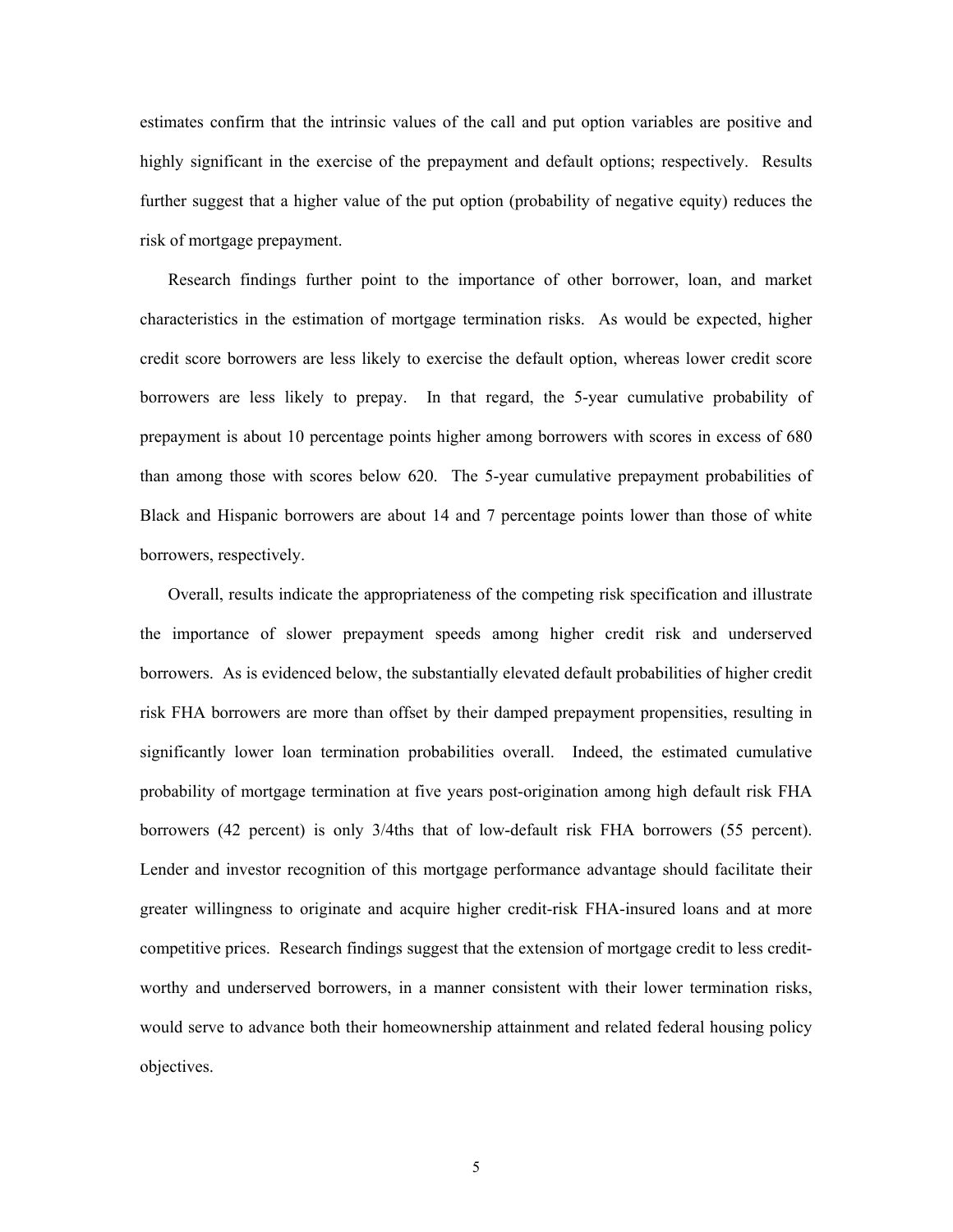The plan of the paper is as follows. Section I presents the basic model and estimation strategy. Section II describes the FHA database whereas section III discusses estimation and simulation results. Conclusions and implications for mortgage pricing are discussed in section IV.

### **I. Methodology**

Recent research on mortgage markets indicates that borrower exercise of mortgage prepayment and default options are behaviorally distinct, but not independent. For example, one cannot calculate accurately the economic value of the default option without considering simultaneously the financial incentive for prepayment (Deng, Quigley, and Van Order [2000]). Furthermore, risk preferences and other idiosyncratic differences may vary widely across borrowers. Appropriate modeling of prepayment and default risks is then crucial to the pricing of mortgages and to an understanding of the economic behavior of homeowners.

This analysis applies a proportional hazard framework to assess the competing risks of mortgage termination by prepayment and default. The model derives from option theory and predicts that well-informed mortgage borrowers in a perfectly competitive market will exercise the default or prepayment option in order to increase their wealth. Theory suggests that mortgage borrowers will exercise the default option when the market value of the mortgage equals or exceeds the market value of the collateral. Similarly, borrowers can increase their wealth by refinancing their loans when the market value of the mortgage exceeds the par value of the mortgage. However, these two options compete against each other. For example, when an individual decides to exercise the default option, she is making the decision to forego future exercise of the prepayment option. Kau et al (1992, 1995) have outlined the theoretical relationships among the options, and Schwartz and Torous (1993) have demonstrated their practical importance. Furthermore, empirical evidence shows that certain borrower characteristics that have strong association with one option may have the opposite association with the other option. For example, a lower-income borrower with a poor credit history may have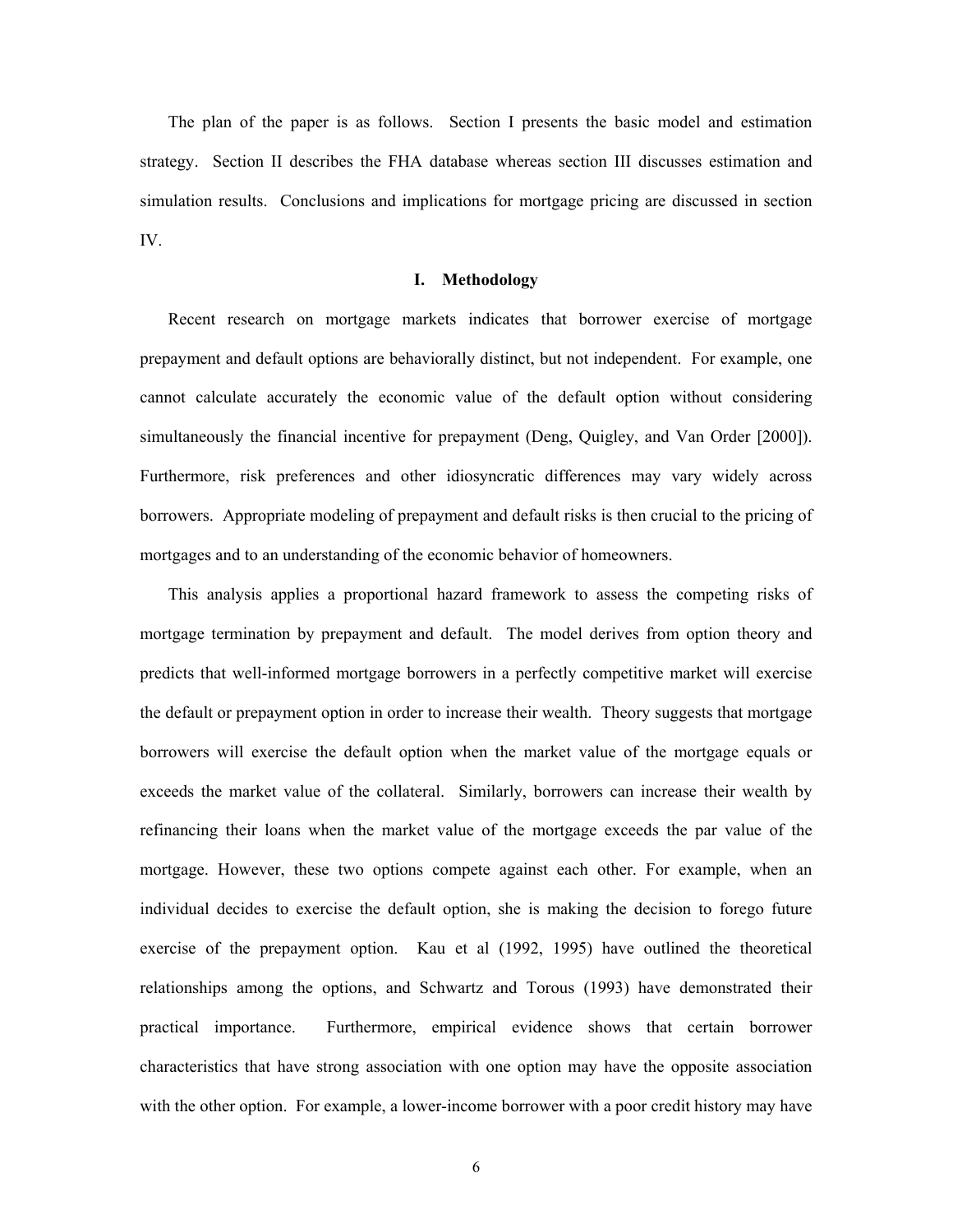higher default risks but lower refinance risks, due to those same credit problems and/or liquidity constraints that typically affect the ability to qualify for a new loan.

This paper follows Deng, Quigley, and Van Order (2000) in application of an option-based hazard model to simultaneously estimate the competing risks of mortgage loan default and prepayment. In this model,  $T_p$  and  $T_d$  are discrete random variables representing the duration of a mortgage prior to termination by the mortgage holder in the form of prepayment or default, respectively. Following the Cox model, the joint survivor function conditional on ξ*p*, ξ*d*, *r*, *H*, *Y*, and  $X$  can be expressed in the following form:<sup>1</sup>

$$
S(t_p, t_d | r, H, Y, X, \xi_p, \xi_d, \theta)
$$
  
= 
$$
\exp\left\{-\xi_p \sum_{k=1}^{t_p} \exp\left(\gamma_{pk} + \beta_{p_1}^{\dagger} g_{pk}(r, H, Y) + \beta_{p_2}^{\dagger} X\right)\right\}
$$
  

$$
-\xi_d \sum_{k=1}^{t_d} \exp\left(\gamma_{dk} + \beta_{d_1}^{\dagger} g_{dk}(r, H, Y) + \beta_{d_2}^{\dagger} X\right)\right\}.
$$
 (1)

In this formulation  $g_{jk} (r, H, Y)$  are time-varying variables measuring the financial values of the prepayment and default options  $(j = p, d)$ . The equation includes empirical measures of the intrinsic values of prepayment option (the call option) as well as the default option (the put option). The relevant interest rates and property values are *r* and *H*, respectively, whereas *Y* is a vector of other variables that also are relevant to an empirical description of the market values of the default and prepayment options.

Following Deng, Quigley and Van Order (2000), the "*Call Option*" for each individual FHA loan borrower is defined as:

Call *Option*<sub>*i,k*</sub> = 
$$
\frac{V_{i,m} - V_{i,r}^*}{V_{i,m}}
$$
, (2)

where

 1 The proportional hazard model introduced by Cox (1972) provides a framework for considering the contingent claims model empirically and for measuring the effect of financial options on the behavior of mortgage holders.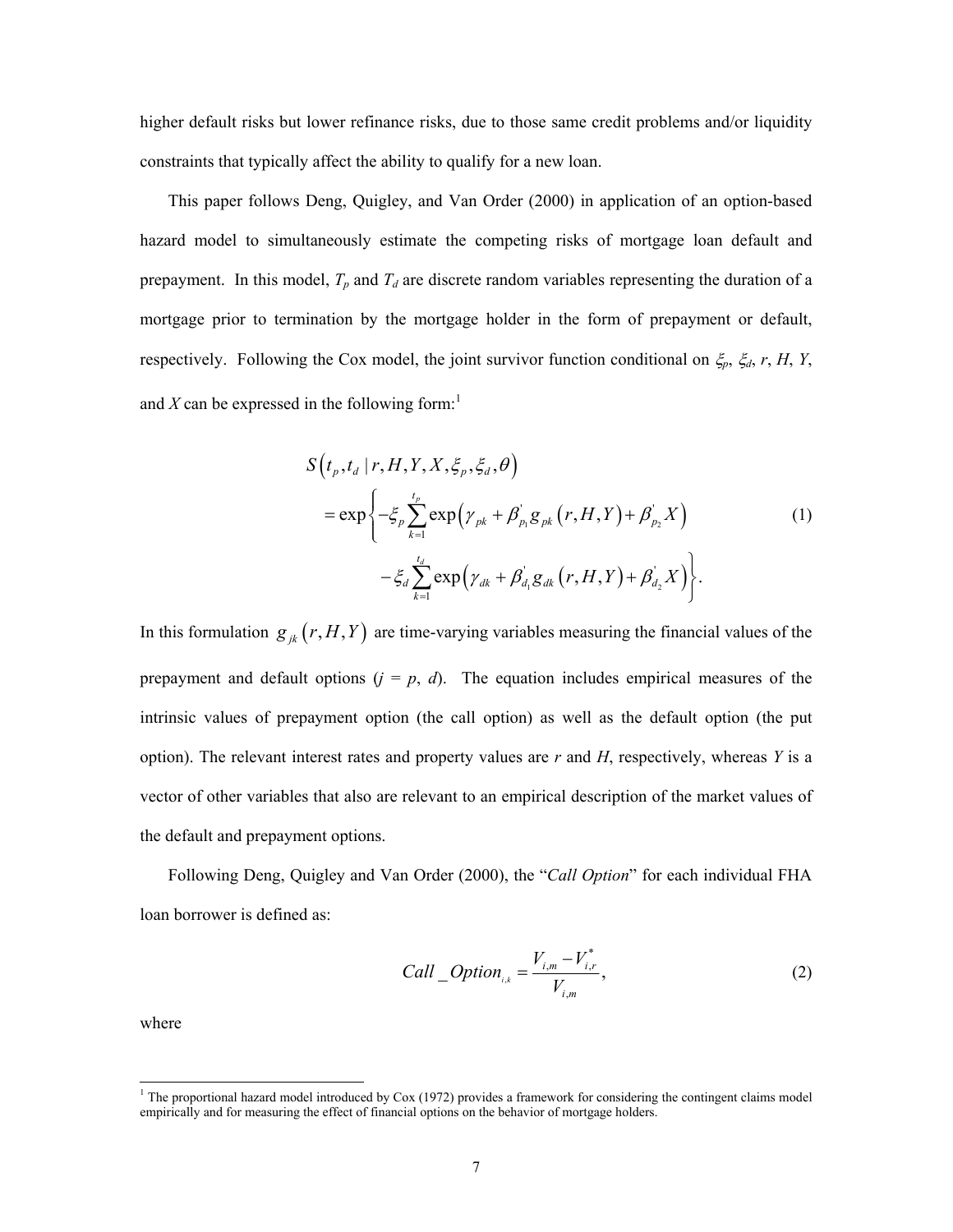$$
V_{i,r}^{*} = \sum_{s=1}^{TM_i-k_i} \frac{P_i}{\left(1+r_i\right)^s},
$$
  

$$
V_{i,m} = \sum_{s=1}^{TM_i-k_i} \frac{P_i}{\left(1+m_{\tau_i+k_i}\right)^s},
$$
 (3)

 $r_i$  is mortgage note rate,  $TM_i$  is the mortgage term,  $k_i$  is the mortgage duration after origination at time  $\tau_i$ ,  $m_{\tau_i+k_i}$  is the market interest rate, and  $P_i$  is the monthly mortgage payment.

Typically, we cannot measure directly from the micro data the extent to which the default option is "in the money" without knowing the entire path of individual house values. We can, however, estimate the probability of exercise of the "put option" based on the initial loan-to-value ratio and the diffusion process of house prices. Specifically, the "*put option*" variable is defined as:

$$
Put\_Option_{i,k} = \Phi\left(\frac{(\log V_{i,m} - \log M_{i,k})}{\sqrt{\omega}}\right),\tag{4}
$$

where  $\Phi(\cdot)$  is cumulative standard normal distribution function,  $\omega$  is an estimated variance,  $V_{i,m}$ is defined previously, and the market value  $M_i$  of property *i*, purchased at a price of  $C_i$  at time  $\tau_i$ and evaluated  $k_i$  quarters thereafter is

$$
M_{i,k} = C_i \left( \frac{I_{j,\tau_i + k_i}}{I_{j,\tau_i}} \right),\tag{5}
$$

where the term in parentheses follows a log normal distribution and  $I_{j,t_i}$  is an index of house prices in metropolitan area *j* at time <sup>τ</sup>*i*.

The vector *X* is comprised of other non-option-related variables, including both time-varying and time-invariant determinants of mortgage performance. Time-varying controls include the unemployment rate of the MSA, the log value of a Herfindahl-Hirschmann Index of metropolitan mortgage lending market concentration, interactions of put and call options with borrower credit scores, and interactions of black and Hispanic households with the log value of the Herfindahl-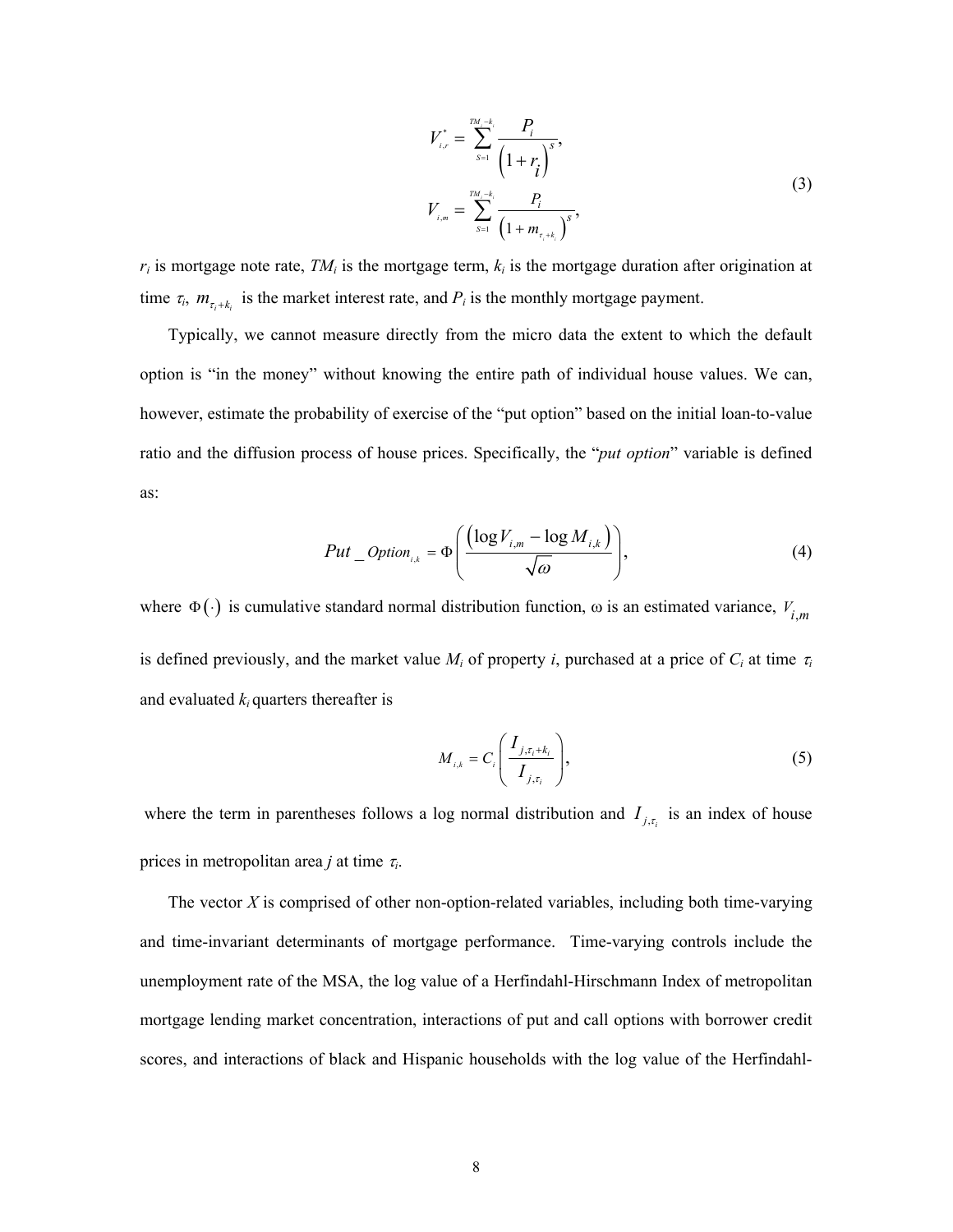Hirschmann Index.<sup>2</sup> Time-invariant variables include categorical measures of borrower credit score, borrower race/ethnicity, borrower housing expenditure-to-income ratio, borrower debt-toincome ratio, borrower gender and marital status, borrower age group, first-time homebuyer status, seller offer to buy down the mortgage rate, whether the mortgage is amortized in 30 years or less, whether the property is located in the central city, whether the property is located in a rural area, and whether the property is a new home. Other continuous controls include mortgage loan-to-value ratio at origination, log value of property appraisal value, number of dependents in borrower's household, log value of borrower liquid assets, and log value of household income. Also included among controls for mortgage performance are census tract level variables reflecting neighborhood racial/ethnic mix, proportion rental occupied stock, and ratio of census tract to MSA median income.

Unobserved error terms associated with the hazard functions for prepayment and default are denoted ξ*p* and ξ*d*, respectively. θ is a vector of parameters (*e.g.*, <sup>γ</sup> and β) of the hazard function.  $\gamma_k$  are parameters of the baseline hazard function. The baseline may be estimated with a flexible form suggested by Han and Hausman (1990), such that:

$$
\gamma_{jk} = \log \bigg[ \int_{k-1}^{k} h_{0j}(s) \, ds \bigg], \quad j = p, d. \tag{6}
$$

Alternatively, the form of the baseline may be imposed by employing mortgage industry performance benchmarks such as those reflected in the "PSA and SDA curves." 3

<sup>&</sup>lt;sup>2</sup> The measure of market concentration employed in the analysis is the Herfindahl-Hirschmann Index, defined as the sum of the squared market shares of all providers of home purchase loans in the market, where a market is defined as a metropolitan statistical area. This measure of market concentration was used successfully by Berkovec, Canner, Gabriel, and Hannan (1998) to explain differences in competitive conditions across MSAs.

The Public Securities Association (PSA) has defined a prepayment measurement standard that has been widely adopted by fixed-income securities analysts. This is a series of 360 monthly prepayment rates expressed as constant annual rates. The series begins at 0.2 percent in the first month and increases by 0.2 percent in each successive month until month 30, when the series levels out at  $6$  percent per year until maturity. (See Hayre [2001] pp. 24-25 for details.) The Bond Market Association has also developed a Standard Default Assumption (SDA) that is widely used as a benchmark to measure loan default experience. The SDA series begins at 0.02 percent annual constant rate in the first month and increases by 0.02 percent in each successive month until month 30, when the series levels out at 0.6 percent per year for the next 30 months. Then the series declines by 0.0095 percent each month from month 61 to month 120. At that point, the default rate remains level through maturity. (See Hayre [2001] pp. 168-169 for details.) Prepayments and defaults are often reported as simple linear multiples of the PSA and SDA schedules, respectively. When the PSA and SDA schedules are utilized as baselines for the prepayment and default functions, respectively, the factors of proportionality estimated from the hazard model can be expressed simply as a percentage of the PSA and SDA experiences.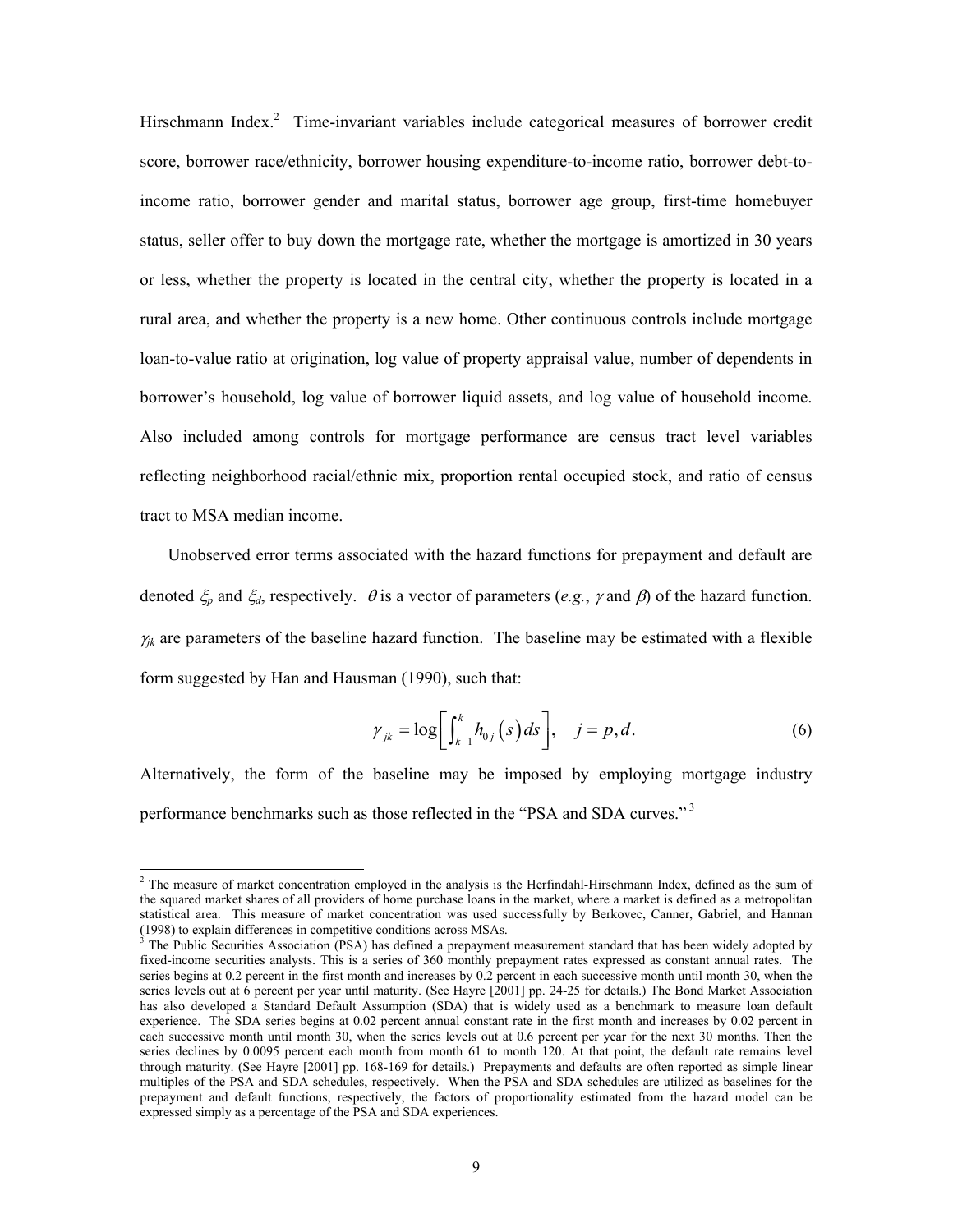The estimated competing risks of prepayment and default are then used to simulate the potential risks to FHA mortgage lending as derived from various borrower and loan characteristics, notably including loan-to-value and payment-to-income ratios as well as borrower liquid assets and credit scores. Further simulations are undertaken for hypothetically comprised high- and low-credit risk borrower groups. As indicated below, total loan terminations from default and prepayment among higher credit risk borrowers are estimated to be substantially less than those of low credit risk borrowers, suggesting enhanced investor profitability of those loans when such prepayment option is "in the money".

## **II. Data**

The principal data utilized in this study consist of a large random sample of FHA-insured home purchase loans originated during the  $1992-1996$  period.<sup>4</sup> All loans are fully amortizing, most with thirty-year terms.The individual loan records contain information on a large number of loan, borrower, and property-related characteristics and also indicate termination date of each loan and reason for termination.<sup>5</sup> Attached to the loan record files are borrower credit scores at time of loan application as well as measures of local housing market performance including house price appreciation and volatility.<sup>6</sup> Further, using a census tract indicator for each property location, each loan record file is matched to neighborhood socioeconomic and housing market indicators from the 1990 Census of Population and Housing. Other neighborhood or metropolitan area level variables, including unemployment rates, also are appended to the record file. FHA data on the race of the borrower and census measures of neighborhood racial composition enable

 4 The final sample consists of 12,012 loans randomly selected from the 120,342 endorsed loans applications from 1992, 1994, and 1996. Loan origination dates are concentrated in those three calendar years but also spread out into other years. The 120,342 loan database provided by Unicon Research is a choice-based sample with weights that account for choice-based sampling and differential loan losses by race and loan status. For each of the application years, the weighted cumulative default rates for the loans comprising the sub-sample of 12,012 loans were found to be quite similar to those observed in the parent population. The individual loan files are observed on a monthly basis from month of origination through that of termination, maturation, or through the end of 2000 for active loans.

 $<sup>5</sup>$  As defined for this analysis, default outcomes include both lender foreclosure and situations where the borrower conveys title</sup> of the property in lieu of foreclosure.Loan prepayment is defined as pay-off prior to completion of the amortization period. 6

 $6$  Borrower credit score information is provided by Equifax and Trans Union. If the data provides both Equifax and Trans Union scores for an individual borrower, we take the average of the two scores. Numerous recent papers (see, for example, Avery et al [1996]) point to the importance of controls for borrower credit score in micro-analyses of mortgage default likelihoods.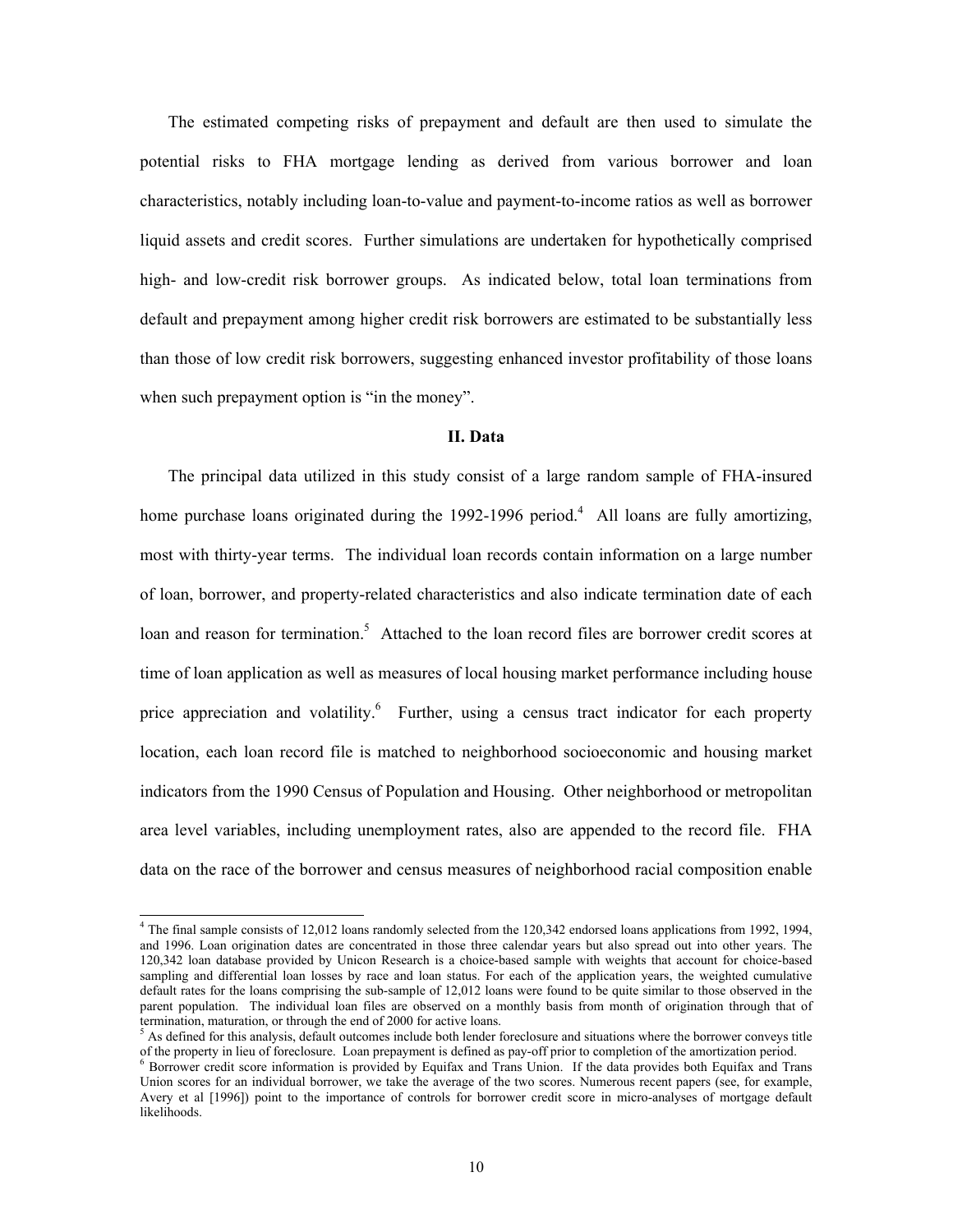assessment of race-related effects associated with the performance of FHA-insured loans. The FHA data set encompasses nearly 300 different metropolitan areas, allowing for substantial variability in the structure of local lending markets.

The FHA-insured data are well-suited to analyses of loan performance, given the inclusion in the program of large numbers of relatively high credit-risk borrowers. Although both FHA and conventional mortgage applications are evaluated according to formal underwriting criteria, the FHA guidelines are less strict than those of conventional lenders, particularly as regards downpayment requirements and the acceptable ratios of housing expense-to-income and total debt expense-to-income. Approximately 61 percent of the loans in the sample have loan-to-value ratios exceeding 95%. Similarly, the debt obligation ratios of the FHA borrowers in the sample are relatively high, averaging about 35% for the ratio of total debt payments-to-income and about 23% for the ratio of housing debt payments-to-income. First-time homebuyers and moderateincome borrowers comprise a large portion of the sample, and minorities are well represented as well.

Table 1 displays the means and variances of the time-invariant covariates, whereas Table 2 provides the same for time-varying covariates at origination and termination. As is evidenced in Table 1, some two-thirds of FHA borrowers were first-time buyers; the average mortgage loan-tovalue ratio among sampled loans was 94 percent. As would be expected, the majority of sampled loans were to married borrowers, aged 25-35, with housing expense-to-income ratios of 20-38%, debt-to-income ratios of 20-41%, and credit scores in the range of 620-740. As would be expected (Table 2), among prepaid loans, the computed mean of the call option value at termination substantially exceeded that at time of loan origination. Owing to equity build-up over the loan period, the value of the put option at the time of loan origination (probability of negative equity) substantially exceeded that at time of loan termination.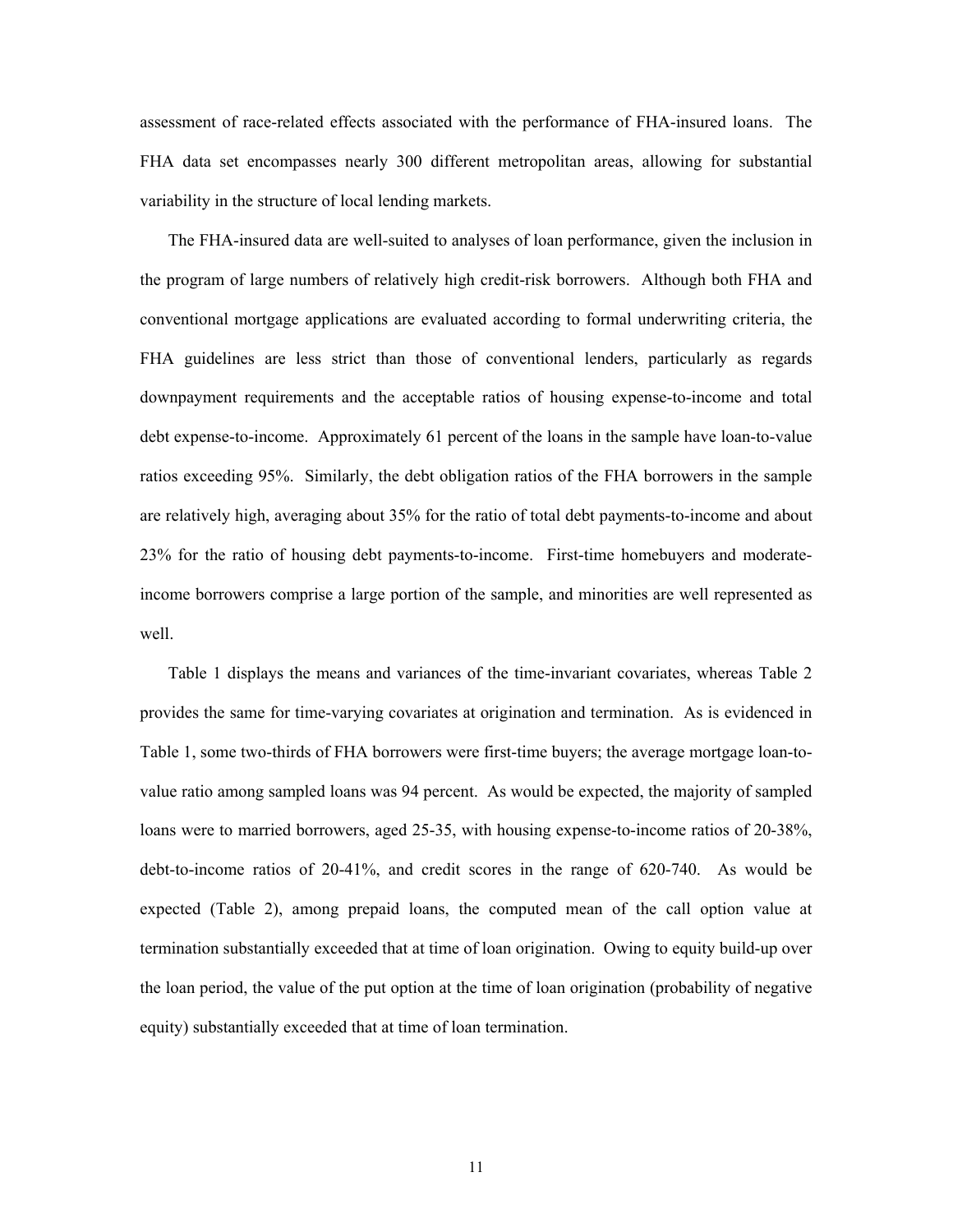### **III. Empirical Results**

Our competing risks analysis is based on a stratified sample of FHA loan data provided by HUD. A weighting variable is used in the maximum likelihood estimation (MLE) procedure to correct the possible sample selection bias. The weight addresses the choice-based sampling of mortgage files across race and loan status cells. More specifically, the weight is defined as the inverse of probability that the loan observation is being selected from a cell where it was sampled.<sup>7</sup> The competing risks of default and prepayment are estimated jointly.

Table 3 presents three variants of the competing risks model of FHA loan termination. Each model contains separate flexible baseline functions for default and prepayment that follow Han and Hausman (1990).<sup>8</sup> Model 1 does not control directly for the values of the call and put options in the estimating equations. Further, that model excludes controls for mortgage borrower credit scores. Accordingly, the specification of Model 1 approximates that of most prior micro-data analyses of FHA mortgage default and provides a benchmark for the competing risks specifications discussed below. However, in contrast to most prior analyses, which were restricted to controls for local market conditions at the time of loan origination, Model 1 includes several time-varying proxies.<sup>9</sup> The time-varying covariates include SMSA level unemployment rates, log value of a Herfindahl-Hirschmann index of mortgage market concentration, and an interaction of black and Hispanic households and the Herfindahl Index terms. Model 2 extends Model 1 by including the contemporaneous values of both the call and put options in both risk equations. Model 3 extends Model 2 by including the borrower's credit score information. In addition, the put and call values are interacted with borrower credit scores. All specifications also include a rich set of time-constant controls for borrower, loan, and locational determinants of exercise of the default and prepayment options. Overall, the competing risks models are well-

<sup>&</sup>lt;sup>7</sup> Here we assume that the sampling mechanism is independent of error distribution of the competing risks of FHA loan prepayment and default risks.

We also estimate these models using 100% SDA and PSA curves as our baselines for loan default and prepayment, respectively. The estimated parameters are robust to alternative specifications of baseline hazards functions. 9

<sup>&</sup>lt;sup>9</sup> For a recent micro-data based analysis of the FHA default experience, see Cotterman (2001).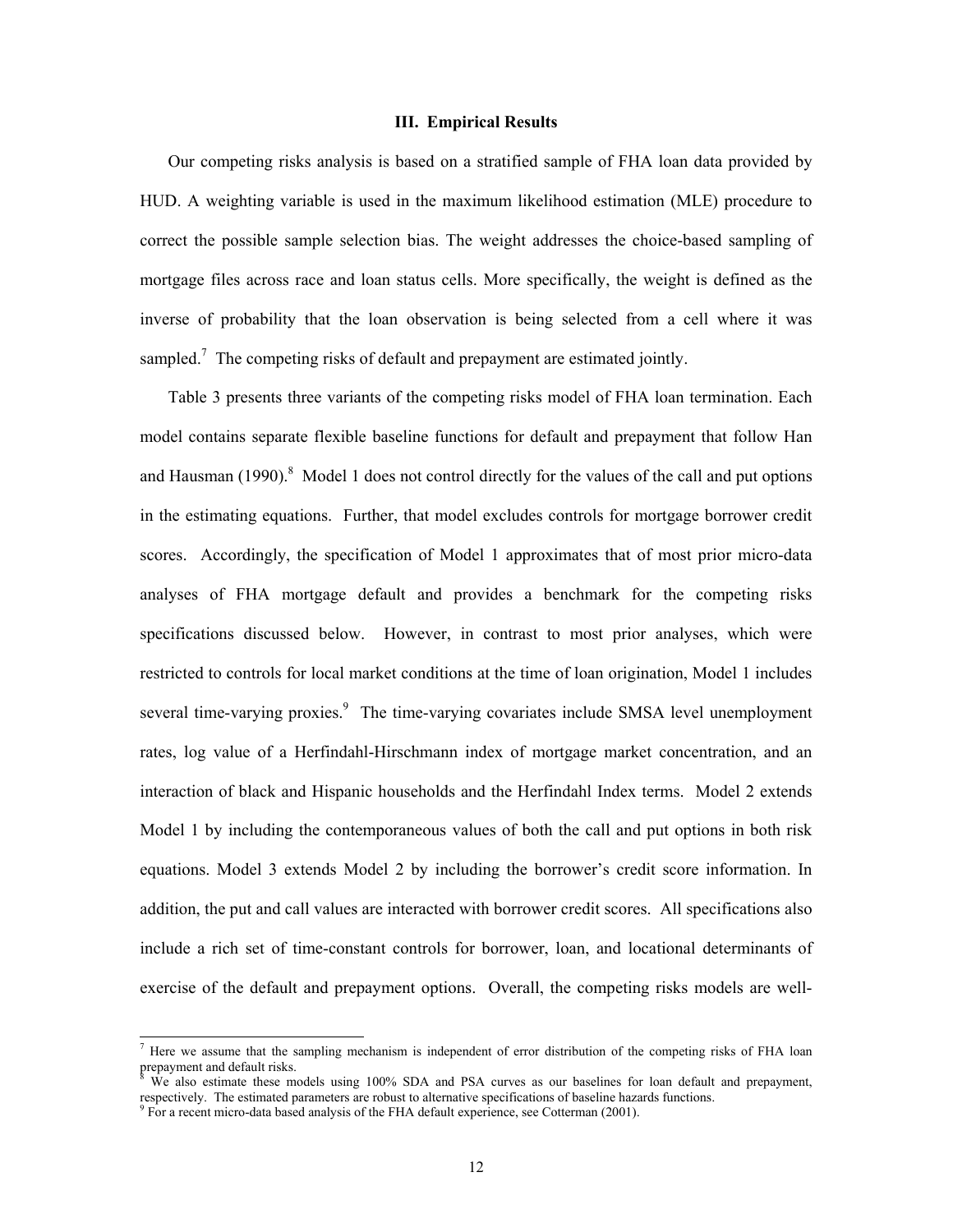specified and control for approximately 30 different characteristics of the loan, the borrower, and the census tract or area in which the property is located.

As evidenced in Model 1, estimation results indicate that increases in local unemployment rates negatively affect the exercise of the prepayment option but positively affect exercise of the default option. These results are highly significant across model specifications and are consistent with previous studies based on agency conforming loan data (see for example Deng, Quigley, and Van Order [2000]).

The estimates from Model 1 suggest that the initial loan-to-value ratio is negatively associated with prepayment risk and positively associated with default risk.<sup>10,11</sup> The estimated LTV coefficients are statistically significant across all model specifications. Higher levels of LTV may reflect in part borrower difficulties in loan re-qualification that diminish the exercise of the prepayment option. Model 1 also reports that prepayment likelihoods vary positively with mortgage expense burdens. An increase in the ratio of housing expense-to-income from below 20% to 20-38% and to in excess of 38% results in statistically significant increases in the likelihood of mortgage prepayment. However, results of the competing risk specifications (models 2 and 3) suggest that borrowers with housing expense-to-income ratios in the 20-38% range are most likely to prepay, whereas those with ratios below 20% or in excess of 38% are less likely to prepay. In contrast, borrower total debt-to–income burdens do not figure significantly in the exercise of prepayment options. In the competing risk model, neither the front- or back-end mortgage obligation ratio is significant in the exercise of the default option.<sup>12,13</sup>

 $10$  In many prior studies, the ratio of the size of loan to the market value of the property at the time of loan origination is particularly important in predicting default probability, with higher LTVs associated with higher likelihoods of default. See, for example, Berkovec, Canner, Gabriel, and Hannon (1998).

<sup>&</sup>lt;sup>11</sup> Note that the model is estimated using a non-random choice-based sample. With the sample selection weights, we obtain consistent estimates for the regression point estimates. However, since the weights vary by individual, the estimated second moments are upward biased, in turn suggesting that the t-statistics on the regression coefficients are downward biased. Accordingly, those estimated coefficients that appear to be borderline significant may indeed be estimated with a high level of statistical significance.

<sup>&</sup>lt;sup>12</sup> The two "obligation ratios" of housing expense-to-income and total debt payment-to-income are presented as a series of dummy variables indicating specific ranges of these ratios. This approach was adopted because the cut-off values are relevant to FHA loan underwriting guidelines. Therefore we allow for these nonlinearities in our estimati

<sup>&</sup>lt;sup>13</sup> Earlier micro-data analyses of default likelihood indicate the importance of increases in the front-end ratio to exercise of the default option. As suggested, those results are not robust to the competing risk specification of mortgage default and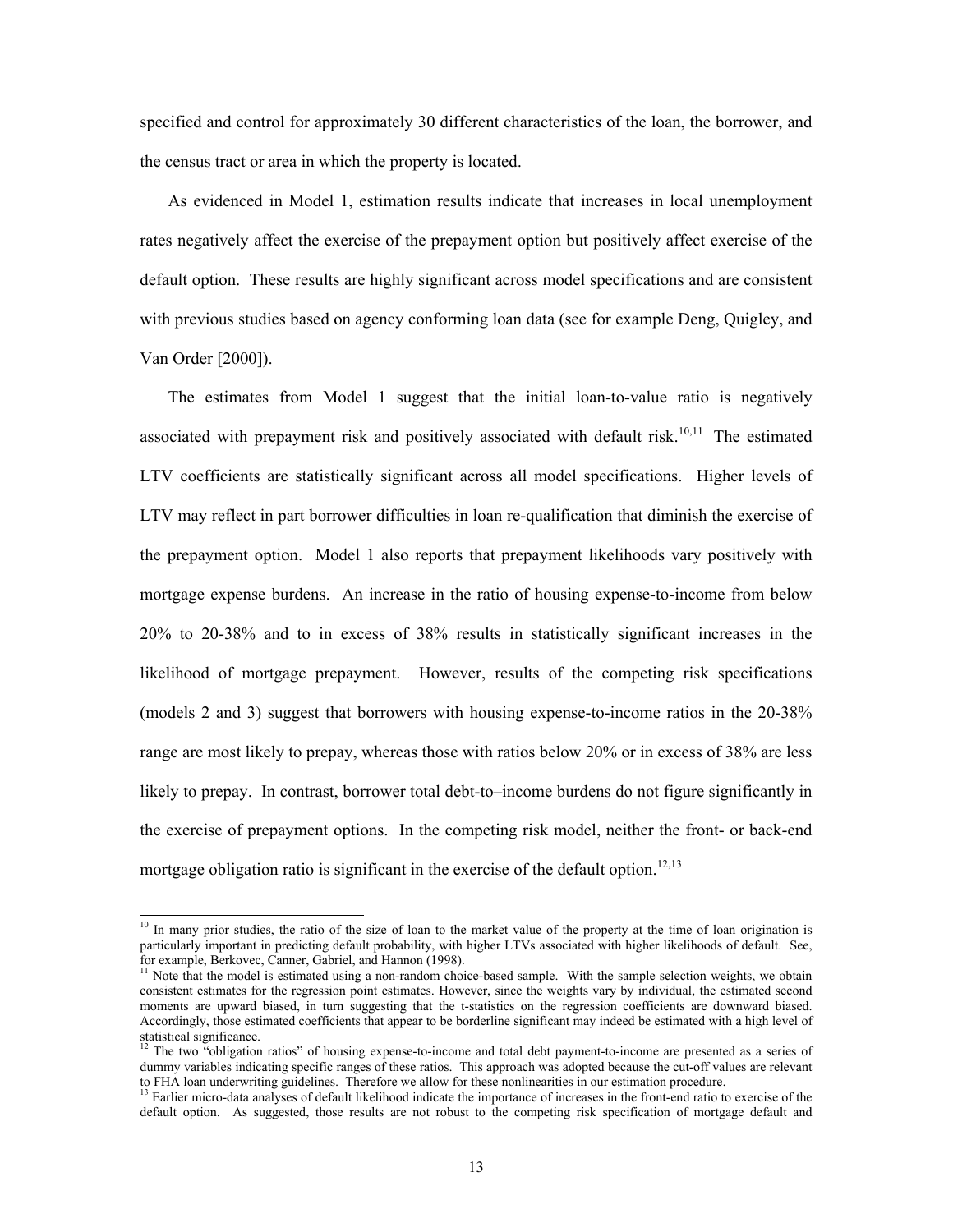Model 1 indicates that prepayment likelihoods are elevated among loans subject to interest rate "buy-downs". The estimated coefficient associated with that variable is insignificant in the default equation. In contrast, exercise of the prepayment option is significantly damped among first-time borrowers and single-female borrowers. Compared to married couples, single male borrowers are of significantly higher default risk. As would be expected, shorter-term mortgage loans are characterized by significantly lower prepayment and default risks. Borrowers with a larger number of dependents are significantly less likely to exercise the prepayment option but significantly more likely to exercise the default option. Borrowers with greater liquid assets (and hence fewer liquidity constraints) are less likely to exercise the default option; however, borrower liquid assets do not significantly affect exercise of the prepayment option. Younger and higher income borrowers are more likely to prepay; however, those factors are not statistically significant in the exercise of the default option. Having accounted for borrower and loan characteristics, findings indicate that census tract level controls are not significant to the exercise of the mortgage options.<sup>14</sup> Further, estimation findings are largely robust to the exclusion of those controls. Research findings also indicate little systematic variations in loan termination propensities across central city, suburban, or rural areas.

The competing risks model also tests for variation in the exercise of default and prepayment options across borrower race and ethnicity. As evidenced in Model 1, Asian borrowers do not appear to be statistically different from white borrowers in their exercise of either the mortgage put or call options. In marked contrast, both Hispanic and black borrowers are characterized by statistically damped prepayment likelihoods. In this case, the reduced exercise of the prepayment option among Hispanic and black borrowers serves to enhance the profitability of those loans among investors in FHA-insured mortgages. In contrast to earlier studies, results of the estimation of the competing risks model do not indicate the presence of statistically elevated

prepayment.

<sup>14</sup> Estimation of Table 3 inclusive of census tract controls is contained in Appendix A, Table A1.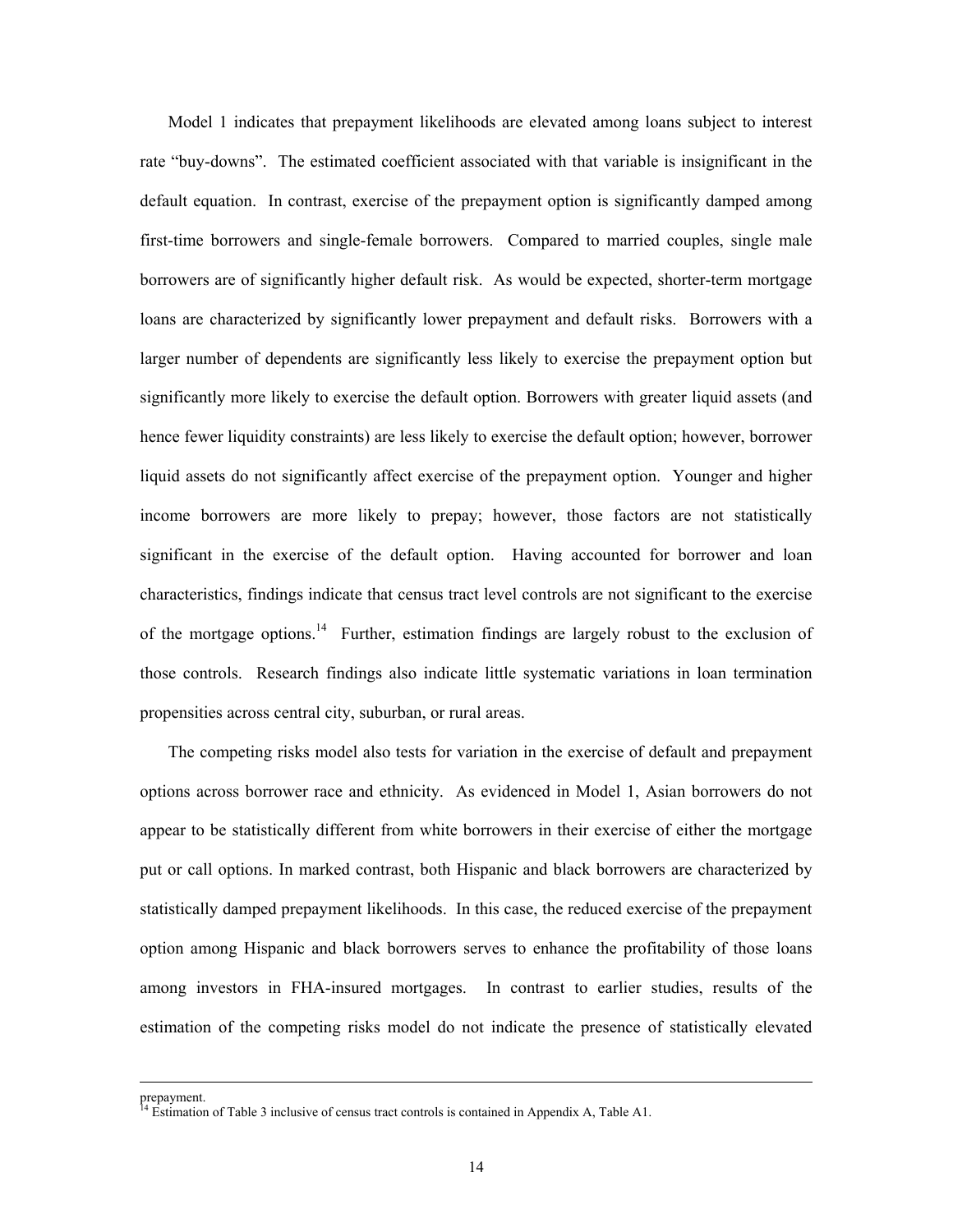default risks among black and Hispanic borrowers.<sup>15</sup>

Our empirical results show damped exercise of the default option in more concentrated metropolitan lending markets (as measured by the Herfindahl-Hirschmann Index). In general, results are consistent with the hypothesis that in highly concentrated lending markets, lenders may impose more stringent underwriting standards so as to improve loan quality and reduce the risk of default. The Herfindahl-Hirschmann Index of mortgage market concentration also is interacted with the minority (black and Hispanic) borrower status variables. For the most part, results fail to suggest differential minority borrower exercise of default and prepayment options in more concentrated lending markets.<sup>16</sup>

Model 2 extends Model 1 through the introduction of the option-related time-varying covariates into both the prepayment and default equations. The call and put option controls are similar to those used by Deng, Quigley, and Van Order (1996). Note, however, that the FHA data utilized herein enables a much richer specification of the competing risks than has been previously estimated using conventional loan data (see, for example, Deng, Quigley and Van Order [1996, 2000], and Van Order and Zorn [2001]). The estimates confirm that the call option value is positive and highly significant in the exercise of the prepayment option; similarly, the value of the put option (probability of negative equity) also is positive and highly significant in the exercise of the default option. In other words, declines in mortgage interest rates that bring the call option "into-the-money" will lead to a high volume of prepayment activities, as is observed in the data in the sharp upward movement in mortgage prepayment activity in both 1993 and 1998. On the other hand, when the probability of negative equity becomes imminent, the incidence of default increases dramatically. These findings strongly support the predictions of

<sup>&</sup>lt;sup>15</sup> This result stands in marked contrast to earlier results indicating statistically elevated default probabilities among black borrowers (see, for example, Berkovec, Canner, Gabriel, and Hannon [1998]). As well appreciated, however, the FHA data utilized herein derives from a more recent period. Further, earlier results did not derive from a competing risks model of mortgage default and prepayment replete with credit score information and other time-varying contro

<sup>&</sup>lt;sup>16</sup>Among black and Hispanic borrowers, lending market concentration is statistically insignificant in determination of default likelihood. Results similarly failed to indicate a statistically different prepayment risk between blacks and whites in a more concentrated lending market.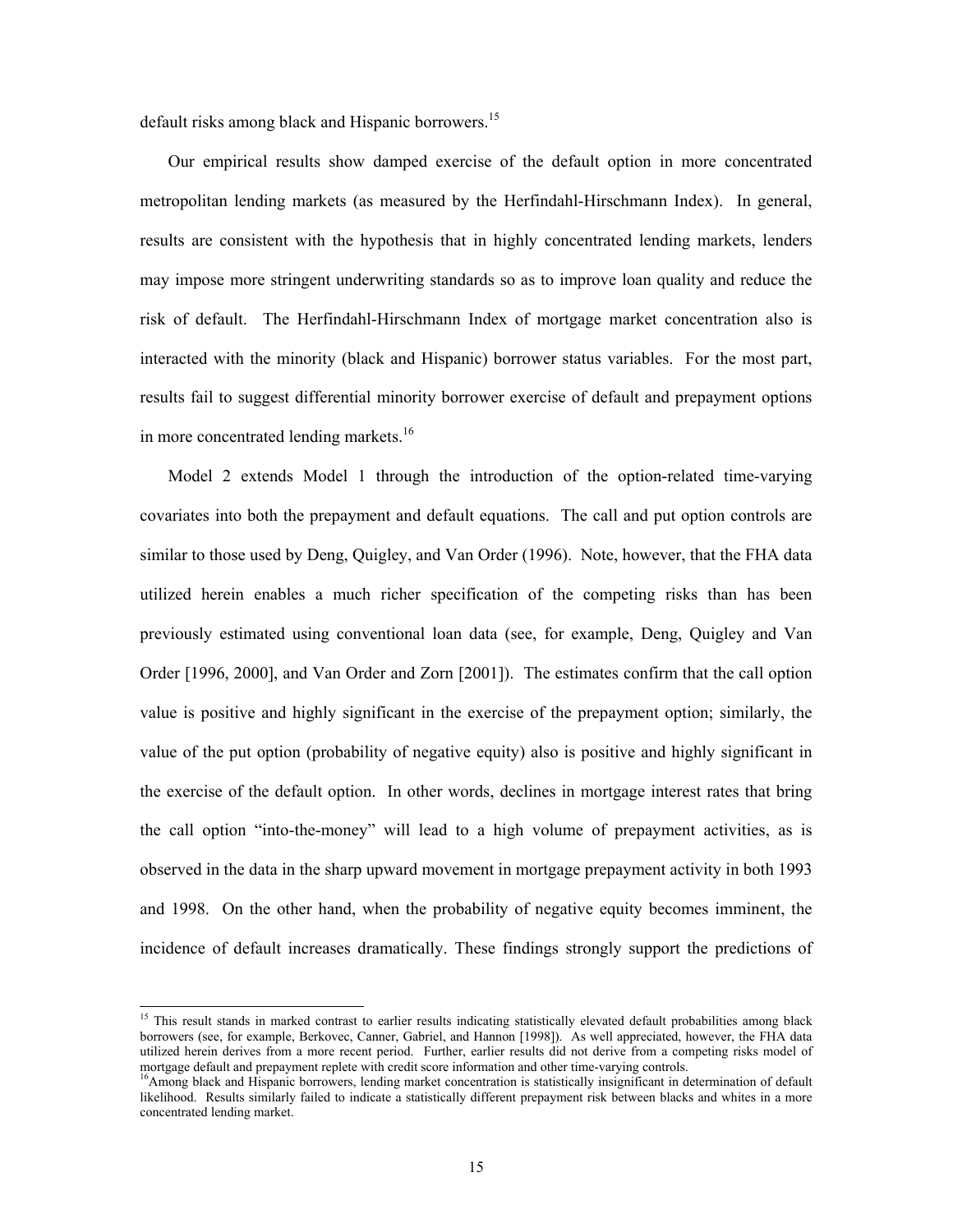option theory in explaining the exercise of default and prepayment options on the part of mortgage borrowers.

Model 2 further suggests that a higher probability of negative equity significantly reduces the risk of mortgage prepayment. Such an outcome is indeed plausible, in that households with poor equity positions may be less willing to exercise the refinance option owing to equity values that may be insufficient to refinance the remaining loan balance. On the other hand, the value of the call option exerts a significant positive influence on default propensities. This may be explained by the fact that when market rates drop, the value of call option increases, as does the market value of the mortgage. Relative to the market value of the outstanding balance of the loan, the underlying collateral (the house) is less valuable to the borrower so as to encourage borrower exercise of the default option. These findings are consistent with Deng, Quigley, and Van Order (2000). For the most part, the remaining estimated coefficients of Model 2 are robust to the inclusion of the call and put option values.

Model 3 extends Model 2 through the introduction of borrower credit scores into both the default and prepayment equations. The credit scores are entered in a nonlinear fashion roughly consistent with loan underwriting policy. As evidenced in Model 3, the credit score terms are statistically significant in the default equation. As would be expected, relative to the excluded highly credit qualified borrowers (credit score > 740), lower score borrowers are more likely to exercise the default option. On average, the default propensity of the middle qualified group (credit score in the 620-680 range) is almost twice as high as the more highly qualified group (score in the 680-740 range), whereas the default risks associated with the least qualified group (credit score below 620) are about 2.3 times higher than the group with score between  $680-740$ .<sup>18</sup>

<sup>&</sup>lt;sup>18</sup> The default likelihood of the middle qualified group (credit score in the 620-680 range) relative to that of the more highly qualified group (score in the 680-740 range) is  $1.366/0.799=1.9$ , whereas the default risks associated with the least qualified group (credit score below 620) relative to the group with a score between 680-740 is 1.684/0.729=2.3.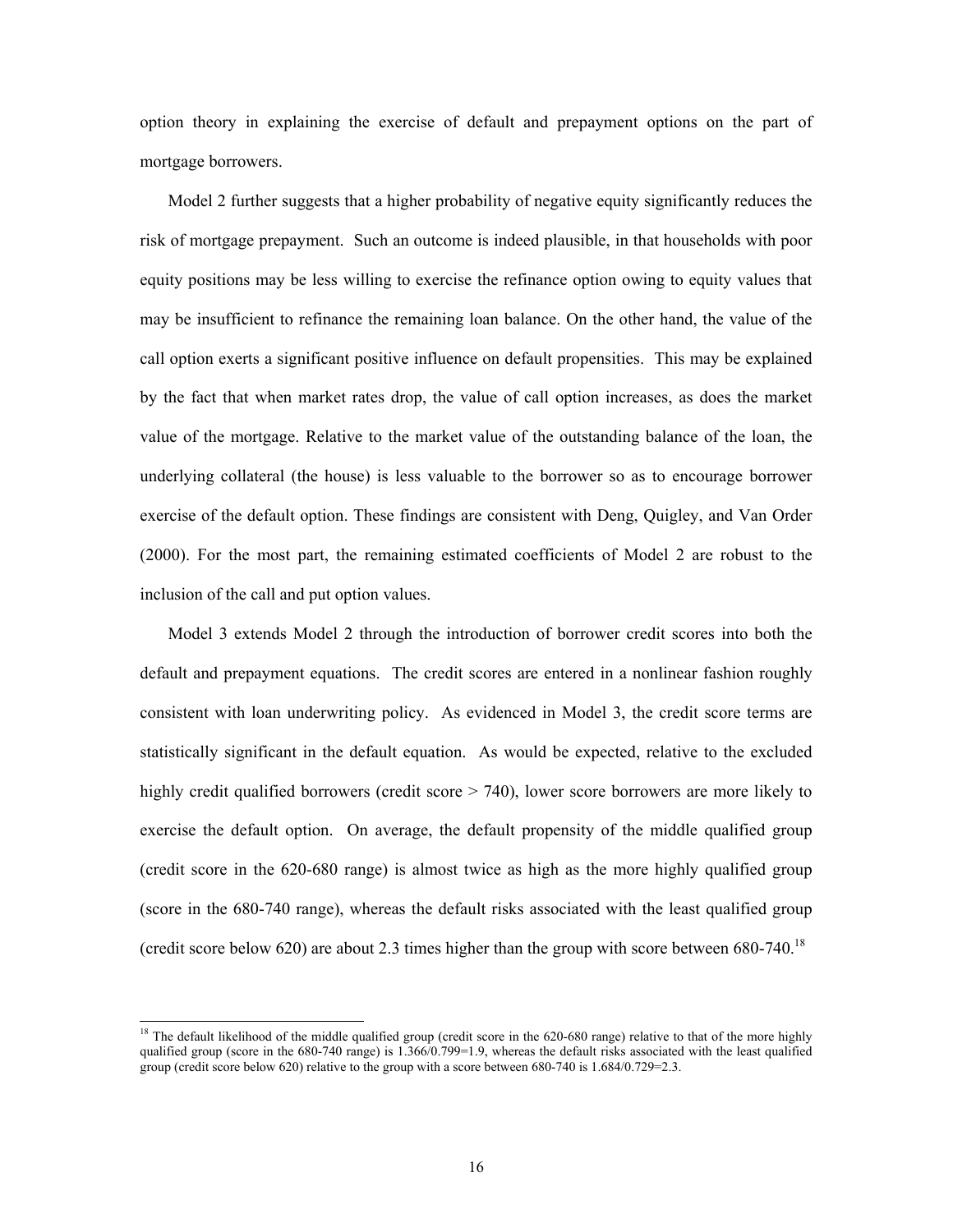The credit score variables also are interacted with the time-varying estimates of the call and put options. As evidenced in Model 3 results, the interactive credit score and call option terms are positive and highly significant in the loan prepayment equation. Further, the estimated coefficients indicate more ruthless exercise of the call option among the most credit worthy borrowers.<sup>19</sup> Among borrowers with credit scores in excess of 740, for example, the influence of the call option value on prepayment propensities is about one-third higher than that of borrowers with credit scores below 620. The estimated interactions between credit scores and the call option proxy also underscore the relatively damped prepayment propensities of less credit worthy borrowers, even as that prepayment is "in the money". Similarly, the estimated coefficients on the interactive put option and credit score terms are positive and highly significant, suggesting a U-shaped relation with elevated propensities to default among both relatively low and high credit score borrowers. The estimated coefficients of the interactive put option and credit score variables also are negative and highly significant in the loan prepayment equation.

Table 4 reports on the *unadjusted* cumulative probability of prepayment and default by various covariates and at the end of post-origination years one, three, and five. The unadjusted probabilities derive from the full sample of FHA loans. Overall, the data indicate very substantial upward movement in prepayment probabilities over the five years subsequent to mortgage origination; default propensities similarly are shown to move up perceptibly over that period. The top panel reports on the cumulative probabilities of prepayment and default by borrower race. The data indicate elevated default probabilities as well as damped prepayment probabilities among black and Latino borrowers relative to white or Asian borrowers. As would be expected, the data also indicate substantially higher prepayment probabilities and similarly damped default probabilities among those borrowers with liquid assets in excess of median levels. Among other borrower and loan characteristics, elevated prepayment propensities are observed among loans with LTVs below 95 percent and housing expense-to-income ratios of 20-38 percent, and among

 $19$ <sup>19</sup> These findings are consistent with Bennett et al (2001).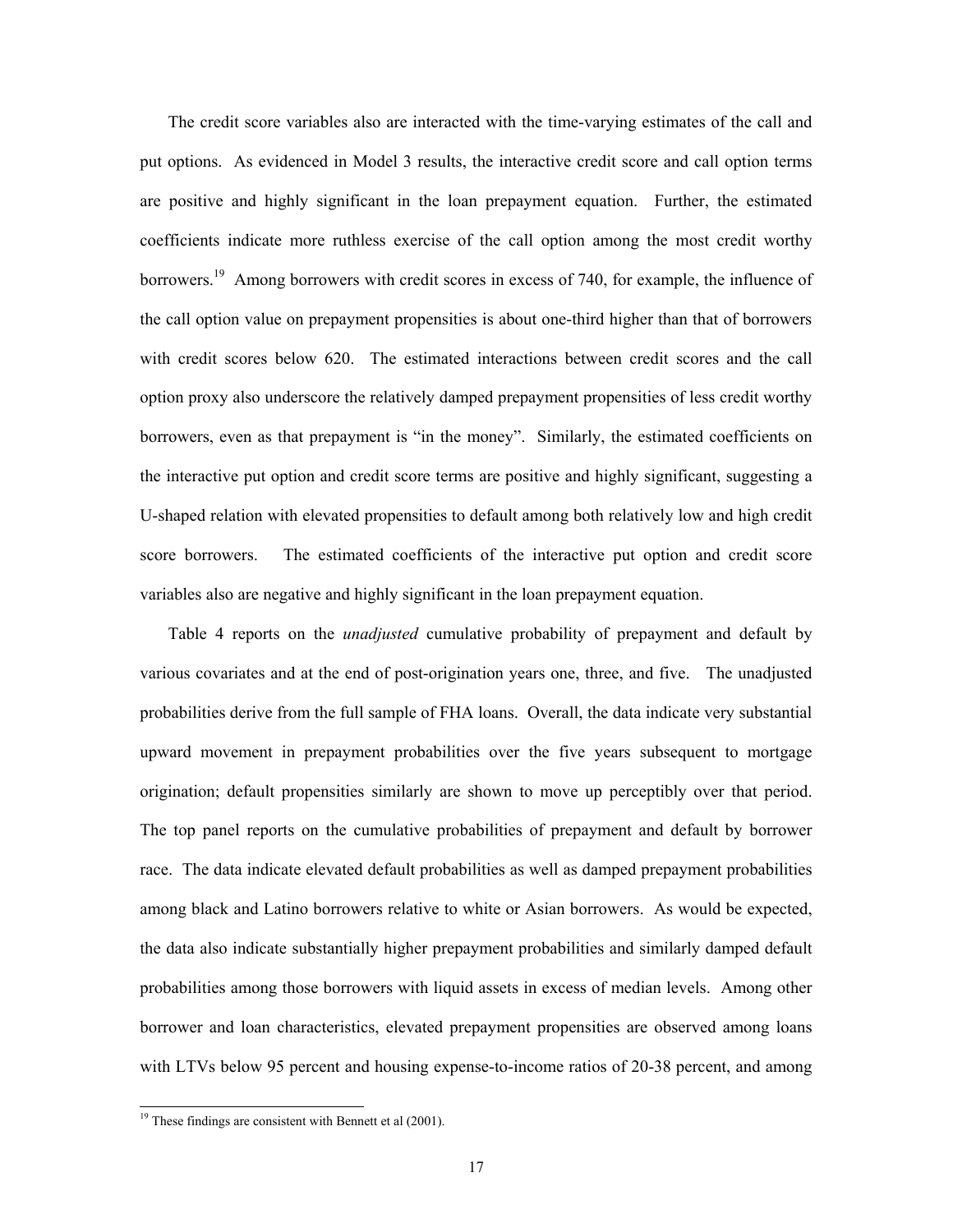repeat buyers. Those same borrower and loan categories are associated with relatively damped five-year cumulative default probabilities.

Table 5 simulates the cumulative probabilities of prepayment and default by those borrower and loan characteristics identified in Table 4. As in Table 4, those probabilities are computed for one, three, and five years post loan origination. The simulations are based on a ten percent random sample of loans originated in June 1992. The baseline borrower is assumed to be a white household purchasing an existing suburban home with a 30-year fixed rate mortgage. The values of the other time-invariant control variables are set at their sample means, whereas time-varying covariates are set at their sample mean in each period.<sup>20</sup> Those covariates that are the focus of model simulation are specified in the table.

As would be expected, the 5-year cumulative probability of prepayment rises substantially with borrower credit worthiness (as reflected in borrower credit scores). That probability is 23 percent higher among borrowers with scores in excess of 680 than among those with scores below 620 ( $[45.67\% - 35.22\%]/45.67\% = 23\%$ ). Among white borrowers, for example, the 5-year cumulative probability of prepayment of 43.22% is about 1-1/2 times the 29.64% rate estimated for similarly credit worthy blacks. Indeed, computation of cumulative prepayment rates by race and credit worthiness illustrates the strikingly lower prepayment propensities of black borrowers, relative to their white, Latino, and Asian counterparts. Likewise, cumulative default rates among black borrowers are estimated to be substantially in excess of those for other racial groups. At 5.3%, the 5-year cumulative default rate of highly credit worthy black borrowers is 36 percent higher ( $[5.30\% - 3.38\%]/5.30\% = 36\%$ ) than that of similarly qualified white borrowers.

We also simulated the cumulative probability of prepayment and default by initial loan-tovalue ratios. As would be expected, higher levels of credit risk serve both to elevate default likelihoods and to damp prepayment propensities. For example, as shown in Table 5, at 5 years

 $2<sup>0</sup>$  Among time-invariant controls, for example, the simulation assumes two dependents per household. Further, the average loan-to-value ratio is set equal to 94 percent, whereas the log values of property value, household liquid assets, and family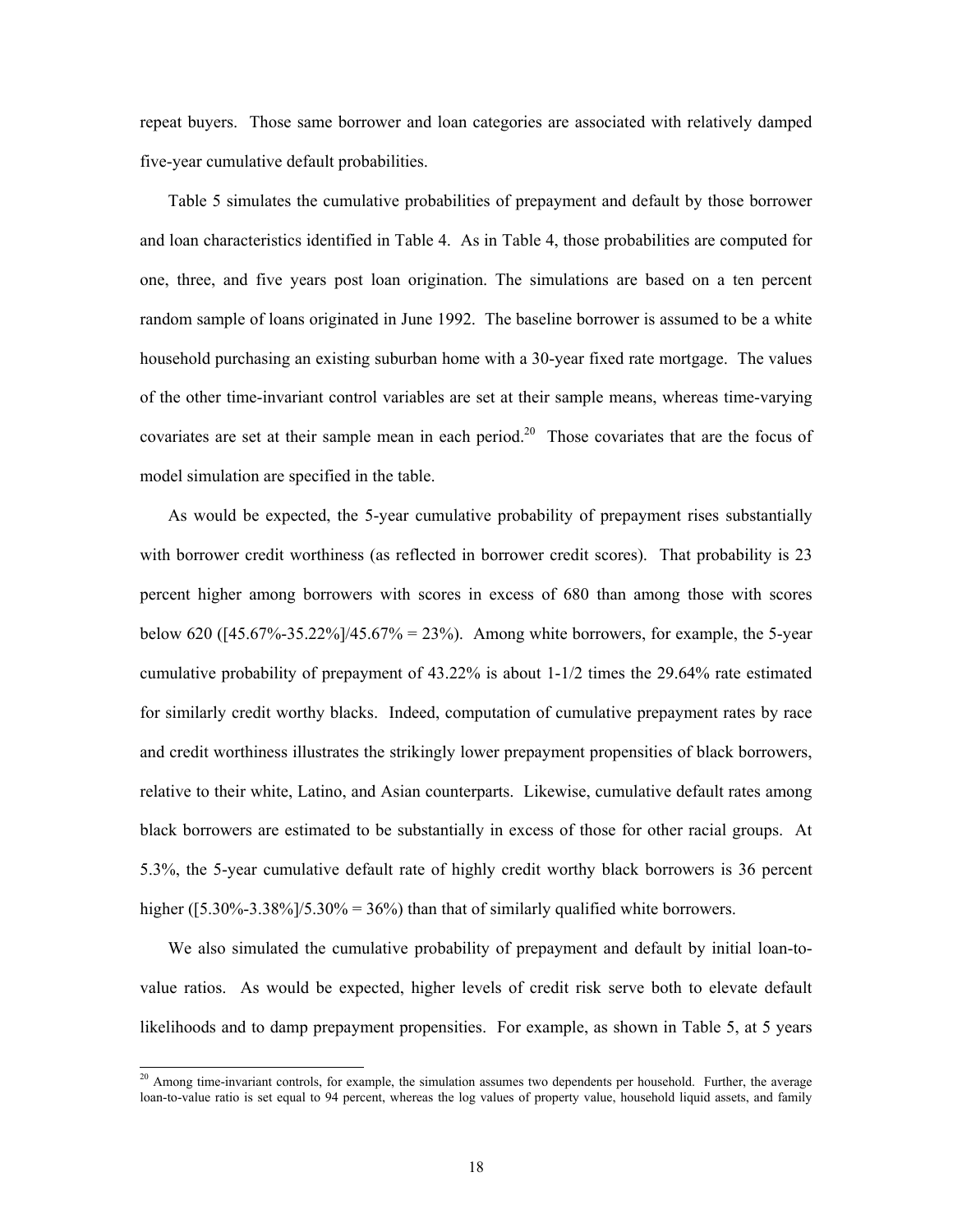post loan origination, borrowers with high LTVs (LTVs  $\geq$  95%) are characterized by 1.5 times the default risk (3.86/2.99=1.3) of borrowers with lower LTVs. Also evident, however, are the substantially lower prepayment propensities of those high LTV borrowers; at 5 years post loan origination, the prepayment likelihoods of high LTV borrowers were 20 percent below those of lower LTV loans. A similar outcome is evidenced, for example, in the simulation of default and prepayment propensities among more or less credit worthy borrowers. At 5 years post loan origination, borrowers with lower credit scores (credit scores  $< 620$ ) are characterized by 3-3/4 times the default risk (8.44/2.24= 3.77) of borrowers with higher credit scores. Those same lower credit score borrowers are characterized by damped prepayment risk relative to their higher credit score counterparts. $^{21}$ 

The bottom rows of Table 5 provide simulations of default and prepayment propensities among more fully specified high- and low- credit risk borrowers. The precise specification of those borrower profiles is articulated in notes to Table 5. In general, high credit risk borrowers are those with lower levels of liquid assets, poor credit scores, and more aggressively underwritten mortgages (as regards loan-to-value and payments-to-income ratios). With some limited nuance, lower credit risk borrowers are the opposite.

As is evidenced in Table 5, loan performance behavior differs markedly over these borrower risk profiles. For example, by end of year 5 post loan origination, the simulated prepayment propensity of the lower credit risk borrower is about 21 percentage points higher than that of the higher credit risk borrower. However, lower credit risk borrowers are characterized by a 5-year cumulative default propensity that is about 8 percentage points lower than that of their higher

income are set to 11.13, 8.54, and 8.00, respectively. These simulations further assume that the borrowers are married, firsttime buyers and that the loan interest rate is not subject to buy-down.

 $21$ Other simulations suggest that by the end of year five post-origination, younger borrowers (age of household head is less than 25 years old) are characterized by 1.4 times the prepayment risks (46.98%/33.66%=1.4) of older households (age of household head greater than 45 years old). While the simulated risks of loan default similarly move up over the five-year period post origination, the differences between age groups is slight. Findings further suggest that the cumulative 5-year risk of prepayment is relatively higher among married couples (41%) than single females (38%). In marked contrast, the 5-year cumulative probability of default among single males is about 1.4 times (4.71%/3.45%=1.4) that of single females. We further find little quantitative variation in the cumulative probabilities of default across first-time buyer status. Results of these analyses are available from the authors upon request.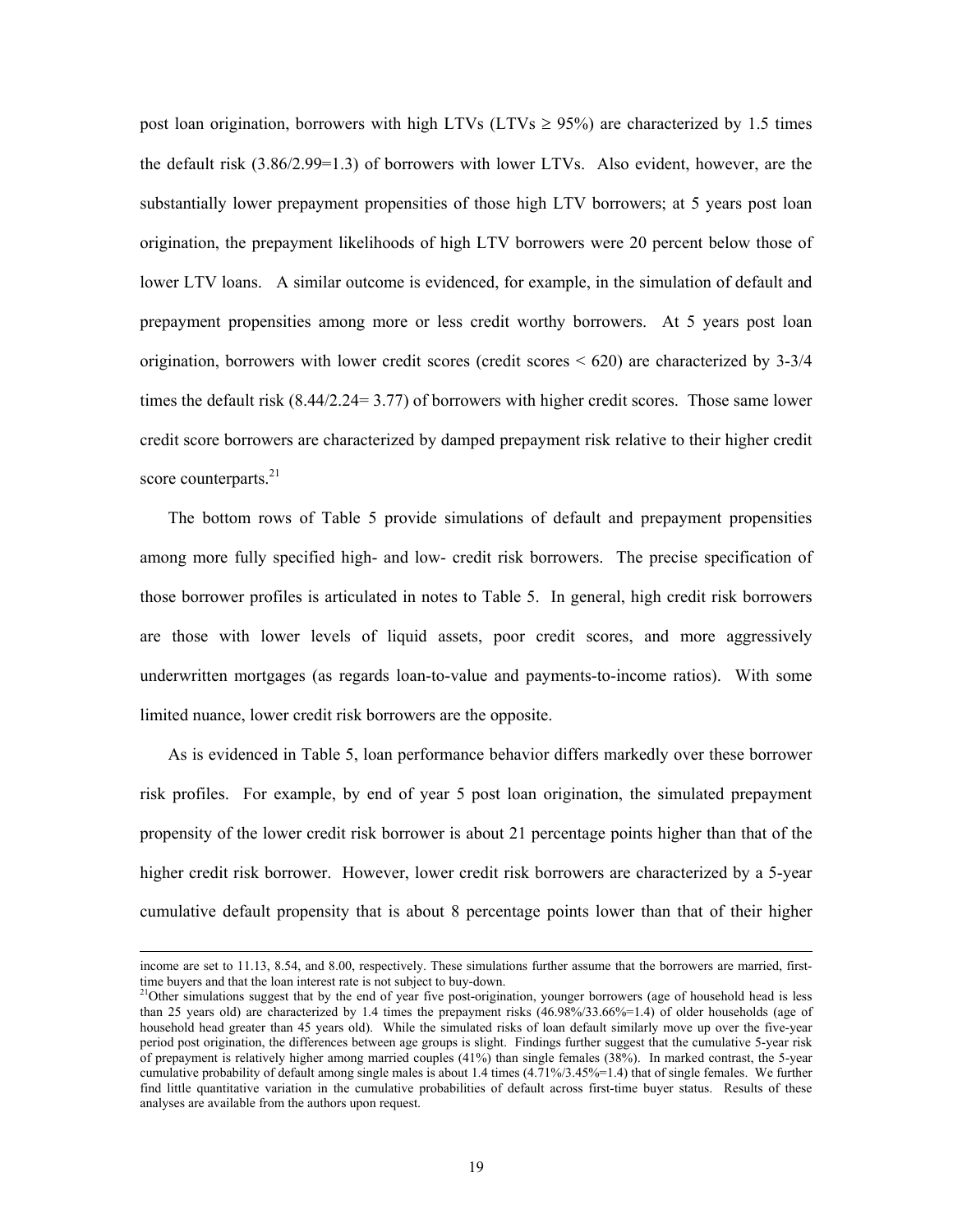credit risk counterparts. On net, results provide clear evidence of elevated total loan termination probabilities among the lower credit risk group.

The right-hand columns of Table 5 provide an assessment of total termination risks of FHAinsured mortgage loans. Those risks are defined as the sum of the default and prepayment propensities at the end of years 1, 3, and 5. Total loan terminations (from all sources) are relevant to the profitability of investment in FHA-insured mortgages. Typically, those loans not only are FHA-insured, but if pooled and sold also often are backed by a Ginnie Mae guarantee of timely repayment of principal and interest in the event of borrower default. Accordingly, from the perspective of the FHA-backed and Ginnie Mae insured loan investor, a loan termination via default is equivalent to that which derives from prepayment. Clearly, borrower groups with lower total loan termination risks represent more profitable loan investment opportunities, relative to those groups with higher total termination propensities.

 As is evident in Table 5, total loan termination risk is substantially elevated among lower credit risk borrowers. In that regard, total termination risk among low credit risk borrowers is about 32 percent  $(54.72\% - 41.53\%)/41.53\% = 32\%)$  in excess of that of high credit risk borrowers. As is further apparent, the substantially elevated default probabilities among the high credit risk group are more than offset by the damped prepayment propensities, resulting in significantly lower loan termination propensities overall. Indeed, among high credit risk borrowers, loan termination probabilities via prepayment at the end of year 5 post origination are about 3.3 times that of loan termination propensities from default, while for low credit risk borrowers, prepayment probabilities at the end of year 5 post origination are about 33 times that of default probabilities. Clearly those loans originated among high credit risk borrowers are relatively more profitable to the investor, given their substantially depressed overall termination propensities.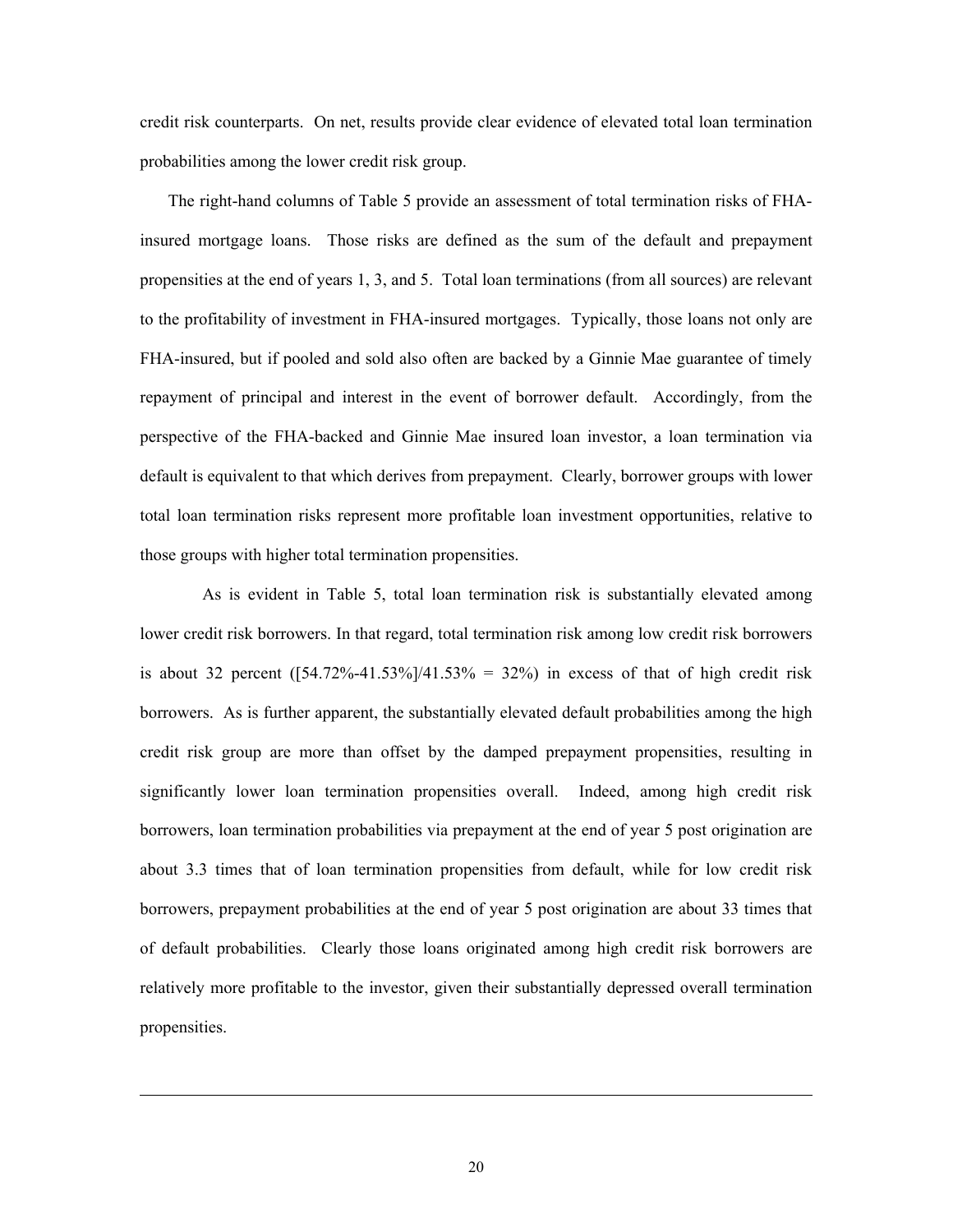### **IV. Summary and Conclusion**

This paper applies micro-data from the FHA to estimate an option-based hazard model of the competing risks of mortgage default and prepayment. The empirical model derives from option theory and includes proxies for mortgage put and call options, borrower credit worthiness, lending market concentration, and numerous other contemporaneous and time-invariant borrower, loan, and locational controls. The estimated competing risks of prepayment and default are then used to simulate the potential risks to FHA mortgage lending as derive from various borrower characteristics, notably including those pertaining to borrower credit worthiness and race.

Results of the analysis strongly support the predictions of option theory in explaining the exercise of default and prepayment options among FHA mortgage borrowers. The estimates confirm that the call option value is positive and highly significant in the exercise of the prepayment option; similarly, the value of the put option (probability of negative equity) also is positive and highly significant in the exercise of the default option. Results further suggest that a higher probability of negative equity reduces the risk of mortgage prepayment. Such an outcome is indeed plausible, in that households with poor equity positions may be less willing to exercise the refinance option owing to equity values that may be insufficient to refinance the remaining loan balance.

Results further point to the importance of other borrower, loan, and market characteristics in the estimation of mortgage termination risks. For example, findings indicate reduced consumer refinance propensity in more concentrated and less competitive loan markets. Among FHA borrowers, the initial loan-to-value ratio is negatively associated with prepayment propensity and positively associated with default propensity. As would be expected, higher credit score borrowers are less likely to exercise the default option, whereas lower credit score borrowers are less likely to prepay. In that regard, the 5-year cumulative probability of prepayment is 23 percent higher among borrowers with scores in excess of 680 than among those with scores below 620. Relative to white borrowers, estimates suggest that black and Hispanic borrowers are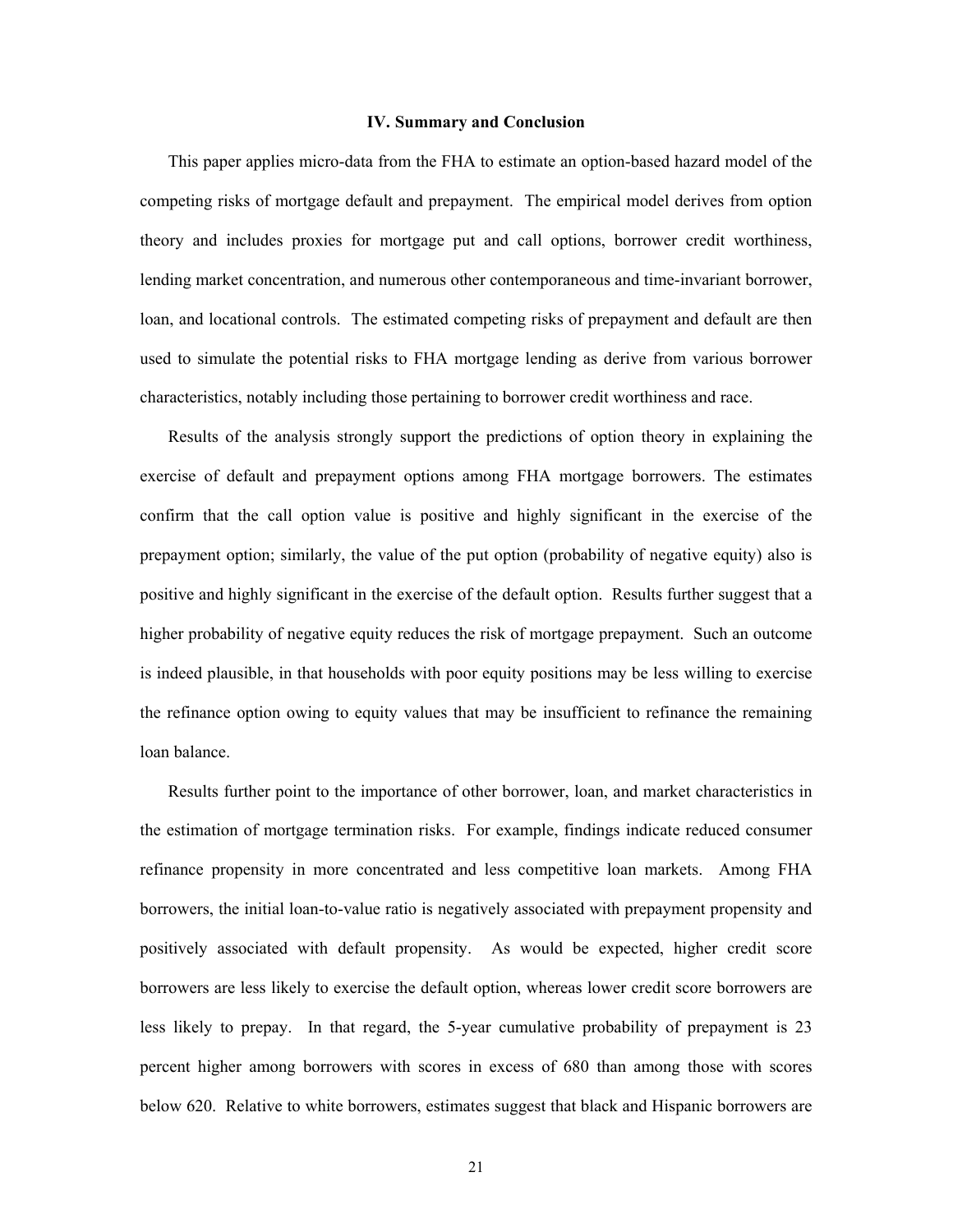statistically less likely to prepay. Indeed, computation of cumulative prepayment rates by race and credit worthiness illustrates the strikingly lower prepayment propensities of black borrowers, relative to their white, Latino, and Asian counterparts.

Overall, results indicate the appropriateness of the competing risk specification and indicate the importance of slower prepayment speeds among higher risk borrowers. As is evidenced, the substantially elevated default probabilities of higher credit risk borrowers are more than offset by their damped prepayment propensities, resulting in significantly lower loan termination propensities overall. Indeed, among high credit risk borrowers, at 5 years post loan origination, loan termination probabilities via prepayment are about 3.3 times those emanating from loan default, while for low credit risk borrowers, prepayment probabilities at the end of year 5 post origination are about 33 times that of default probabilities. For the investor in FHA-insured mortgage pools, the estimated 5-year cumulative probability of mortgage termination among high default risk and minority borrowers is only about three-fourths that of low-default risk and nonminority borrowers, respectively. Recognition of this mortgage performance advantage should enhance the willingness of lenders and investors to originate and acquire such loans and at more competitive pricing. Findings suggest that the extension of mortgage credit to less credit-worthy and underserved borrowers, in a manner consistent with their lower termination risks, would serve to advance both their homeownership opportunities and related federal housing policy objectives.

22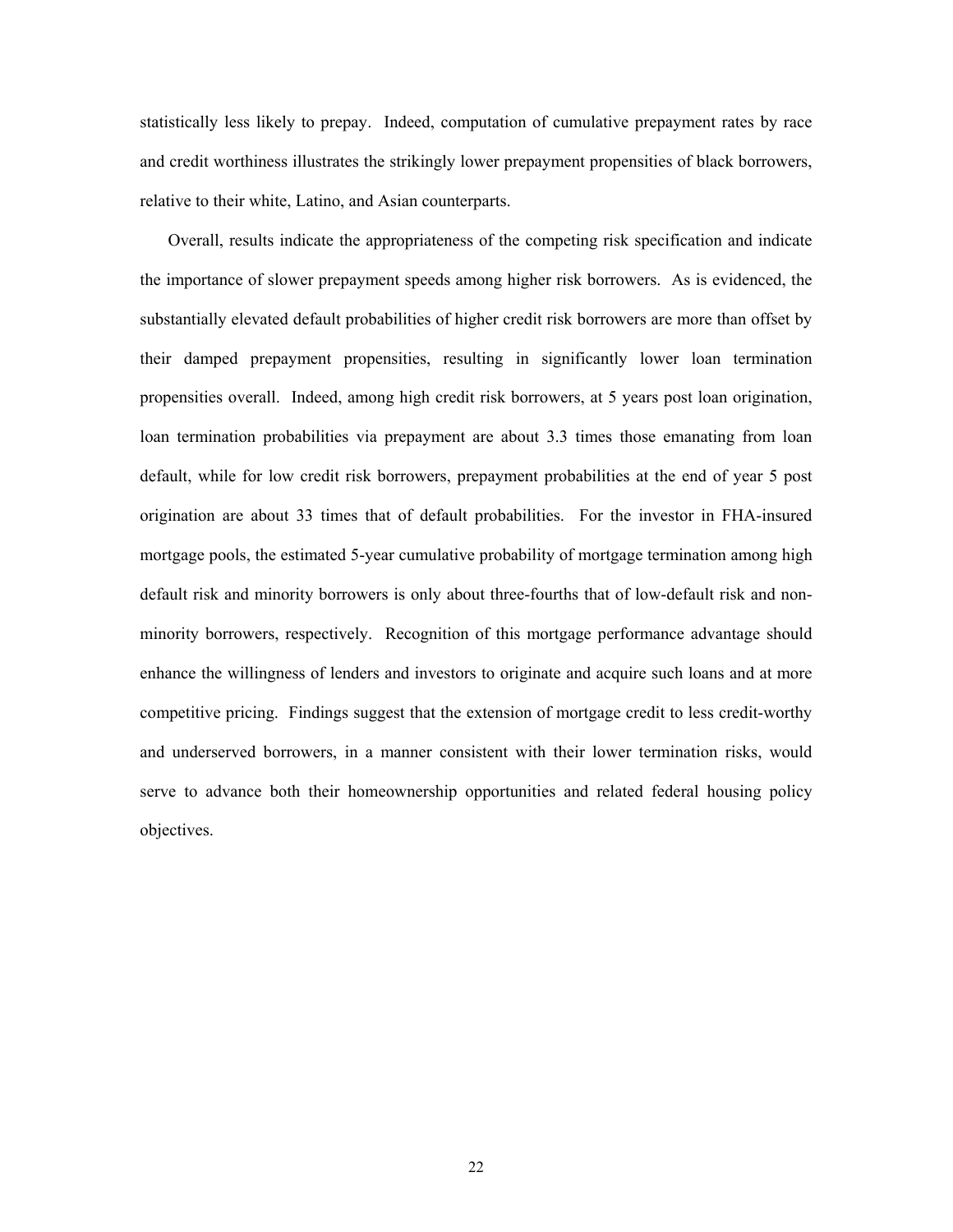### **REFERENCES**

**Ambrose, Brent W. and Capone, Charles A.** "Modeling the Conditional Probability of Foreclosure in the Context of Single-Family Mortgage Default Resolutions." *Real Estate Economics*, 1998, 26 (3), pp. 391-429.

**Ambrose, Brent W. and Capone, Charles A.** "The Hazard Rates of First and Second Default." *Journal of Real Estate Finance and Economics*, 2000, 20 (2), pp.275-293.

**Archer, Wayne R.; Ling, David C. and McGill, Gary A.** "The Effect of Income and Collateral Constraints on Residential Mortgage Terminations." *Regional Science and Urban Economics*, 1996, 26, pp. 235-261.

Archer, Wayne R., Ling; David C. and McGill, Gary A. "Prepayment Risks and Lower Income Mortgage Borrowers." University of Florida Working Paper, 2001.

**Avery, Robert; Bostic, Raphael; Calem, Paul and Canner, Glenn.** "Credit Risk, Credit Scoring, and the Performance of Home Mortgages." *Federal Reserve Bulletin*, 1996, 82 (7), pp. 621-648.

**Bennett, P.; Peach, R. and Peristiani, S.** "Structural Change in the Mortgage Market and the Propensity to Refinance." *Journal of Money Credit and Banking*, 2001, 33 (4), pp. 955-975.

**Berkovec, James A.; Canner, Glenn B.; Gabriel, Stuart A. and Hannan, Timothy H.** "Race, Redlining, and Residential Mortgage Loan Performance." *Journal of Real Estate Finance and Economics*, 1994, 9, pp. 263-294.

**Berkovec, James A.; Canner, Glenn B.; Gabriel, Stuart A. and Hannan, Timothy H.** "Discrimination, Competition, and Loan Performance in FHA Mortgage Lending." *Review of Economics and Statistics*, 1998, pp.241-250.

**Bradley, Michael; Gabriel, Stuart and Wohar, Mark.** "The Thrift Crisis, Mortgage Credit Intermediation, and Housing Activity." *Journal of Money, Credit, and Banking*, 1995.

**Canner, Glenn B.; Passmore, Wayne and Smith, Delores S.** "Residential Lending to Low-Income and Minority Families: Evidence from the 1992 HMDA Data." *Federal Reserve Bulletin* 1994, 80.

**Cotterman, Robert F.** *Neighborhood Effects in Mortgage Default Risk*, U.S. Department of Housing and Urban Development, Office of Policy Development and Research, 2001.

**Cox, D. R**., "Regression Models and Life-Tables", Journal of the Royal Statistical Society, 1972, 34 (2), pp. 187-220.

**Coulson, Edward.** "Why are Hispanic- and Asian-American Homeownership Rates So Low?: Immigration and Other Factors." *Journal of Urban Economics*, 1999, 45, pp. 209-227.

**Deng, Yongheng and Quigley, John M.** "Woodhead Behavior and the Pricing of Residential Mortgages." *Lusk Center for Real Estate Working Paper Series*, University of Southern California, 2001.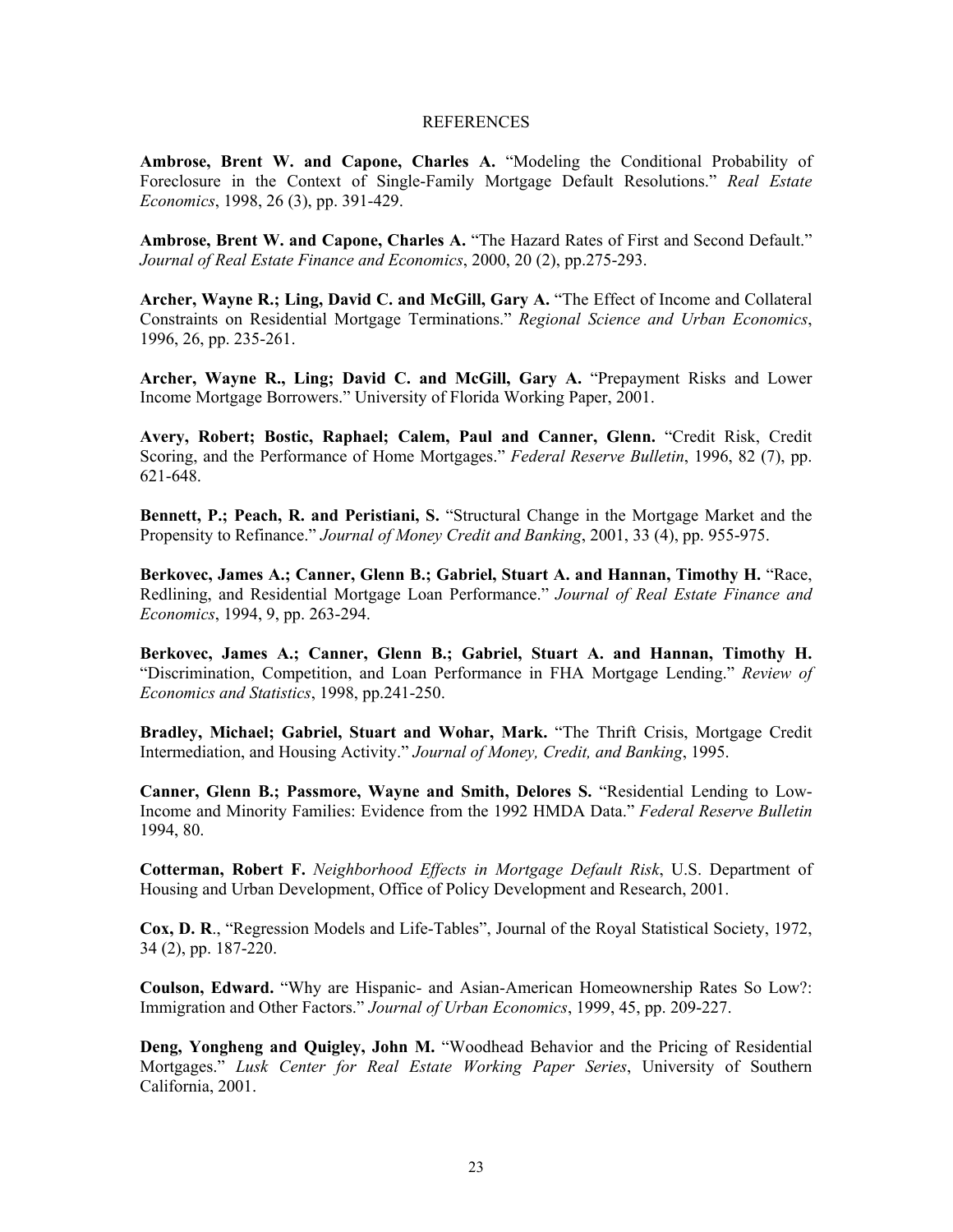**Deng, Yongheng; Quigley, John M. and Van Order, Robert.** "Mortgage Default and Low Downpayment Loans: The Costs of Public Subsidy." *Regional Science and Urban Economics*, 1996, 26 (3-4), pp. 263-285.

**Deng, Yongheng; Quigley, John M. and Van Order, Robert.** "Mortgage Terminations, Heterogeneity and the Exercise of Mortgage Options." *Econometrica*, 2000, 68 (2), pp. 275-307.

**Gabriel, Stuart and Rosenthal, Stuart.** "Credit Rationing, Race, and the Mortgage Market." *Journal of Urban Economics*, 1991, 29 (3), pp. 371-379.

**Galster, George.** "The Facts of Lending Discrimination Cannot Be Argued Away by Examining Default Rates." *Housing Policy Debate*, 1993, 4(1), 141-146.

**Goering John and Wienk, Ron,** eds. *Mortgage Lending, Racial Discrimination, and Federal Policy*, Urban Institute Press, 1996.

**Green, J. and Shoven, J. B.** "The Effect of Interest Rates on Mortgage Prepayment." *Journal of Money, Credit and Banking*, 1986, 18, pp. 41-50.

**Han, A. K. and Hausman, J. A.** "Flexible Parametric Estimation of Durationduration and Competing Risk Models." *Journal of Applied Econometrics*, 1990, 5(1), pp. 1-28.

**Hayre, Lakhbir,** ed. *Salomon Smith Barney Guide to Mortgage-Backed And Asset-Backed Securities*, John Wiley & Sons, Inc., 2001.

**Hendershott, P. and Van Order, R.** "Pricing Mortgages: An Interpretation of Models and Results." *Journal of Financial Services Research*, 1987, 1, pp. 77-111.

**Hilliard, Jimmy E.; Kau, James B. and Slawson, Carlos V. Jr.** "Valuing Prepayment and Default in a Fixed-Rate Mortgage: A Bivariate Binomial Options Pricing Technique." *Real Estate Economics*, 1998, 26 (3), pp. 431-468.

**Kain, John F. and Quigley, John M.** "Housing Market Discrimination, Homeownership, and Savings Behavior." *American Economic Review*, 1972, 62, pp. 263-277.

**Kau, James B. and Keenan, Donald C.** "An Overview of Option-Theoretic Pricing of Mortgages." *Journal of Housing Research*, 1995, 6 (2), pp. 217-244.

**Kau, James B.; Keenan, Donald C.; Muller, Walter J. III and Epperson, James F.** "A Generalized Valuation Model for Fixed-Rate Residential Mortgages." *Journal of Money, Credit and Banking*, 1992, 24, pp. 279-299.

**Munnell, Alicia H.; Tootell, Geoffrey M. B.; Browne, Lynn E. and McEneaney, James.**  "Mortgage Lending in Boston: Interpreting HMDA Data." *American Economic Review*, 1996, 86, pp. 25-53.

**Ondrich, Jan; Ross, Stephen L. and Yinger, John.** "How common is housing discrimination? Improving on traditional measures." *Journal of Urban Economics*, 2000, 47 (3), pp. 470-500.

**Painter, Gary; Gabriel, Stuart A. and Myers, Dowell.** "Race, Immigrant Status, and Housing Tenure Choice." *Journal of Urban Economics*, 2001, 49 (1), pp. 150-167.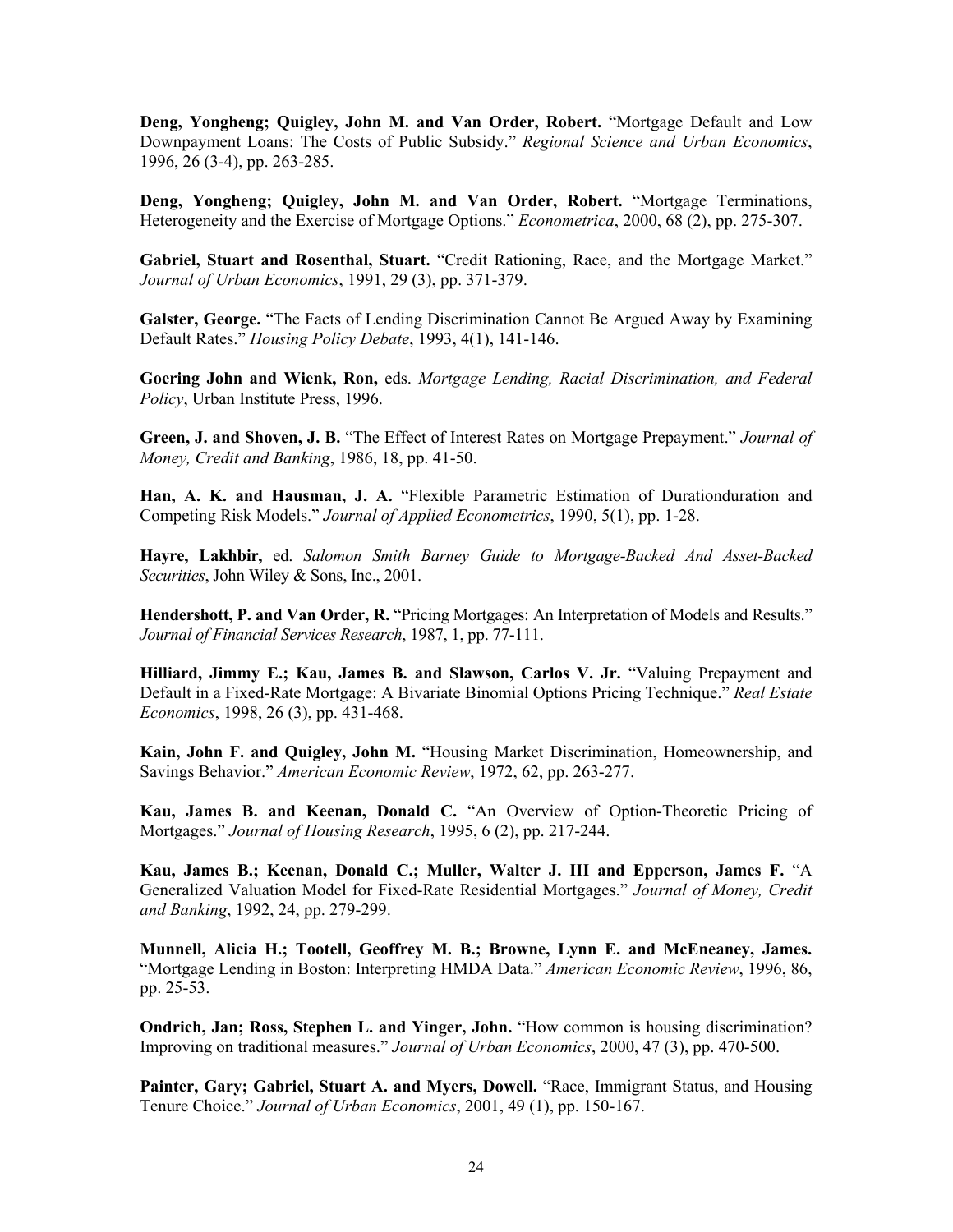**Pennington-Cross, Anthony and Nichols, Joseph.** "Credit History and the FHA-Conventional Choice," *Real Estate Economics*, 2000, 28 (2), pp. 307-336.

**Quigley, John M.** "Interest Rate Variations, Mortgage Prepayments and Household Mobility." *Review of Economics and Statistics*, 1987, 69, pp. 636-643.

**Rosenthal, Stuart S.** "Eliminating Credit Barriers to Increase Homeownership: How Far Can We Go?" Harvard University Joint Center for Housing Studies Working Paper, LIHO.01-3, 2001.

**Schwartz, Edward S. and Torous, Water N.** "Mortgage Prepayment and Default Decisions: A Poisson Regression Approach." *Journal of the American Real Estate and Urban Economics Association*, 1993, 21(4), pp. 431-449.

**Stanton, Richard and Wallace, Nancy.** "Mortgage Choice: What's the Point?" *Real Estate Economics* 1998, 26(2), pp. 173-206.

**Van Order, Robert and Zorn, Peter.** "The Performance of Low Income and Minority Mortgages: A Tale of Two Options." Freddie Mac Working Paper, 2001.

**Yezer, Anthony M.** "Biases in Tests for Redlining by Lenders," in Anthony M. Yezer, ed., *Fair Lending Analysis*. American Bankers Association, 1995, pp. 13-22.

**Yinger, John.** "Measuring Racial Discrimination with Fair Housing Audits: Caught in the Act." *American Economic Review*, 1986, 76, pp. 881-893.

**Yinger, John.** "Discrimination in Mortgage Lending**:** A Literature Review," in J.M. Goering and R. Wienk, eds., *Mortgage Lending Discrimination: Research and Enforcement Concerns*. The Urban Institute Press, 1996, pp. 29-73.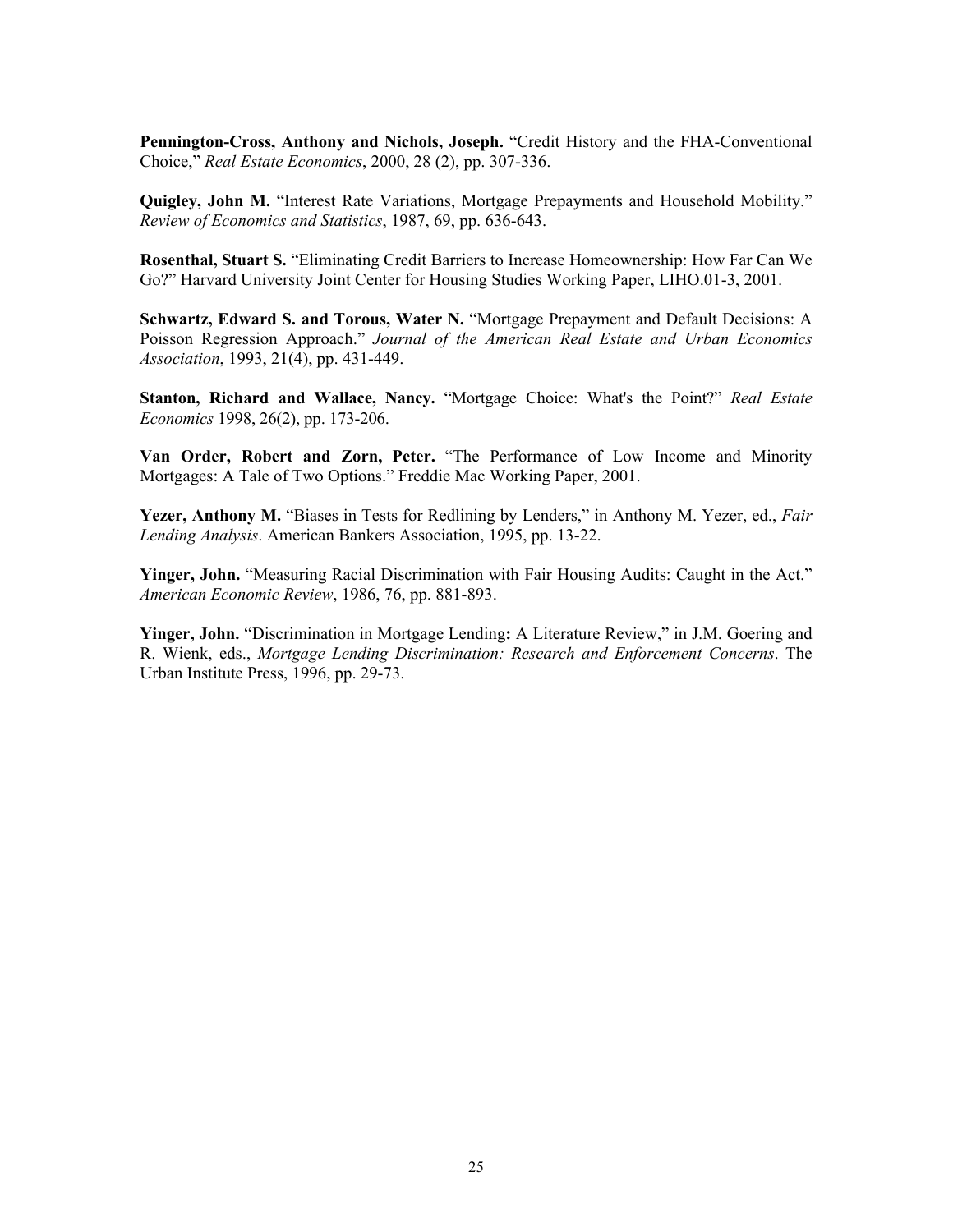| Variables                          | Means<br>(Variances) | Variables                    | Means<br>(Variances) |
|------------------------------------|----------------------|------------------------------|----------------------|
| Credit Scores < 620                | 0.1874               | Mortgage Term < 30 Years     | 0.0380               |
| (categorical variable)             | (0.158)              | (categorical variable)       | (0.038)              |
| Credit Scores 620~680              | 0.3098               | Central City Location        | 0.4405               |
| (categorical variable)             | (0.224)              | (categorical variable)       | (0.262)              |
| Credit Scores 680~740              | 0.3161               | Rural                        | 0.0662               |
| (categorical variable)             | (0.228)              | (categorical variable)       | (0.064)              |
| <b>Black</b>                       | 0.1240               | First Time Home Buyer        | 0.6711               |
| (categorical variable)             | (0.117)              | (categorical variable)       | (0.244)              |
| Asian                              | 0.0168               | New House                    | 0.0789               |
| (categorical variable)             | (0.019)              | (categorical variable)       | (0.077)              |
| Hispanic                           | 0.1214               | <b>Unmarried Co-borrower</b> | 0.1114               |
| (categorical variable)             | (0.130)              | (categorical variable)       | (0.103)              |
| Others                             | 0.0205               | Single Male                  | 0.1936               |
| (categorical variable)             | (0.023)              | (categorical variable)       | (0.162)              |
| Loan-to-Value Ratio                | 0.9383               | Single Female                | 0.2022               |
|                                    | (0.034)              | (categorical variable)       | (0.168)              |
| Housing Exp. to Income Ratio       | 0.6447               | Number of Dependents         | 0.7692               |
| $20~38\%$ (categorical variable)   | (0.254)              |                              | (1.288)              |
| Housing Exp. to Income Ratio       | 0.0103               | Log Value of Liquid          | 8.4707               |
| > 38% (categorical variable)       | (0.011)              | Assets                       | (4.966)              |
| Debt to Income Ratio               | 0.8041               | Borrower Age $< 25$          | 0.1101               |
| $20~41\%$ (categorical variable)   | (0.187)              | (categorical variable)       | (0.101)              |
| Debt to Income Ratio               | 0.1577               | Borrower Age 25~35           | 0.4977               |
| 41~53% (categorical variable)      | (0.137)              | (categorical variable)       | (0.267)              |
| Debt to Income Ratio               | 0.0084               | Borrower Age 35~45           | 0.2614               |
| > 53% (categorical variable)       | (0.009)              | (categorical variable)       | (0.204)              |
| Buydown                            | 0.0242               | Log Value of Household       | 8.0379               |
| (categorical variable)             | (0.025)              | Income                       | (2.340)              |
| Log of Property Appraisal<br>Value | 11.2102<br>(4.423)   |                              |                      |
| Number of Observations             |                      | 12,021                       |                      |

# TABLE 1–MEANS AND VARIANCES OF TIME-CONSTANT VARIABLES

*Note:* Variances are in parentheses.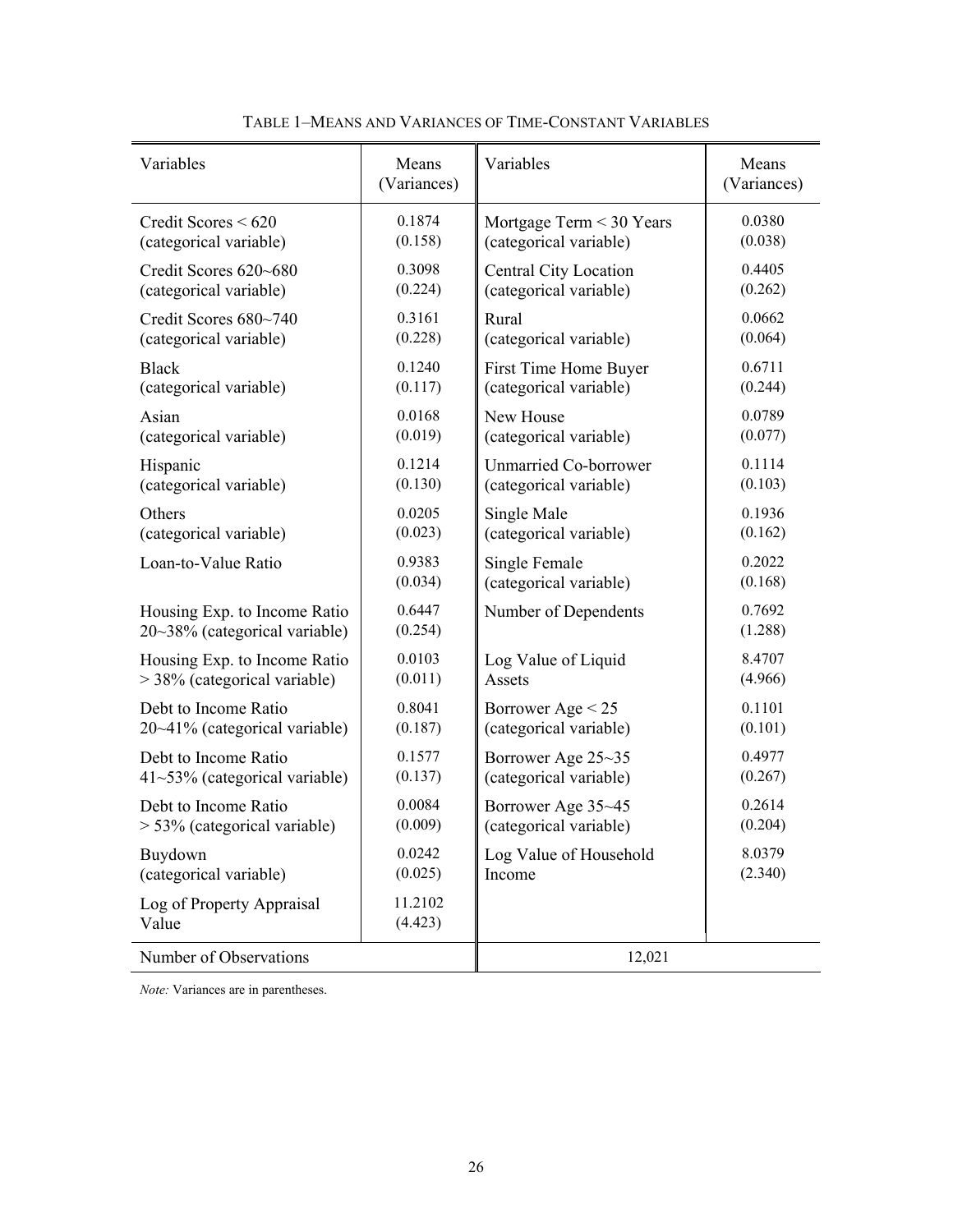| Variables                         |           | At Origination |           | At Termination     |         |           |
|-----------------------------------|-----------|----------------|-----------|--------------------|---------|-----------|
|                                   | All Loans | Prepaid        | Defaulted | Other <sup>*</sup> | Prepaid | Defaulted |
| Call Option (fraction of contract | $-0.0120$ | 0.0001         | $-0.0022$ | $-0.0265$          | 0.0750  | 0.0352    |
| Value)                            | (0.007)   | (0.007)        | (0.005)   | (0.008)            | (0.007) | (0.005)   |
| Put Option (probability of        | 0.2732    | 0.2694         | 0.2160    | 0.2869             | 0.0407  | 0.1011    |
| negative equity)                  | (0.057)   | (0.051)        | (0.062)   | (0.061)            | (0.013) | (0.034)   |
| <b>SMSA</b> Unemployment Rate     | 5.6901    | 5.7902         | 4.2433    | 5.8291             | 4.2383  | 3.4211    |
| (percent)                         | (7.498)   | (5.526)        | (12.690)  | (8.333)            | (4.120) | (8.283)   |
| Log Value of Herfindahl-          | 5.8737    | 6.1111         | 3.7181    | 5.9866             | 5.9782  | 3.6548    |
| Hirschmann Index                  | (1.500)   | (0.666)        | (6.669)   | (0.649)            | (0.494) | (6.556)   |
| Log Value of HH Index             | 0.7038    | 0.4738         | 0.8284    | 0.9277             | 0.4672  | 0.8184    |
| For Blacks                        | (3.803)   | (2.714)        | (4.190)   | (4.789)            | (2.631) | (4.113)   |
| Log Value of HH Index             | 0.6968    | 0.4967         | 0.6857    | 0.9118             | 0.4875  | 0.6760    |
| For Hispanics                     | (4.316)   | (3.092)        | (3.812)   | (5.617)            | (2.961) | (3.727)   |
| Number of Observations            | 12,021    | 5,730          | 913       | 5,378              | 5,730   | 913       |

TABLE 2–MEANS AND VARIANCES OF TIME-VARYING VARIABLES AT ORIGINATION AND TERMINATION

*Note:* Variances are in parentheses.

\*Other includes those outstanding at the end of the observation period.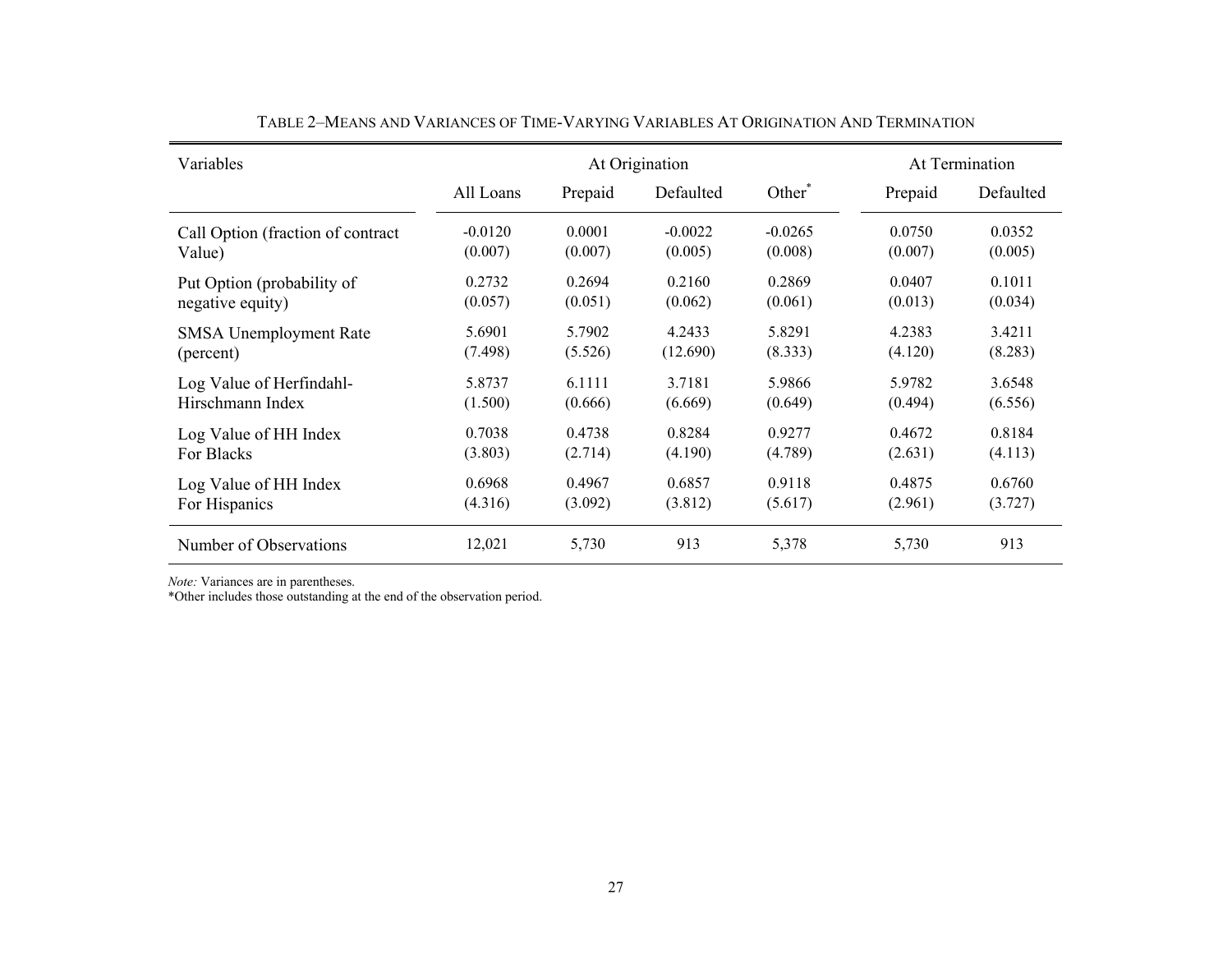|                                                     | Model 1              |                     | Model 2              |                     | Model 3              |                     |
|-----------------------------------------------------|----------------------|---------------------|----------------------|---------------------|----------------------|---------------------|
|                                                     | Prepay               | Default             | Prepay               | Default             | Prepay               | Default             |
| Call Option (fraction of<br>Contract value)         |                      |                     | 4.904<br>(27.085)    | 2.414<br>(3.846)    |                      |                     |
| Put Option (probability)<br>of negative equity)     |                      |                     | $-1.689$<br>(12.508) | 1.802<br>(6.643)    |                      |                     |
| Interaction of Call Option<br>Credit Scores < 620   |                      |                     |                      |                     | 4.491<br>(10.577)    | 2.478<br>(2.264)    |
| Interaction of Call Option<br>Credit Scores 620~680 |                      |                     |                      |                     | 4.135<br>(13.086)    | 1.741<br>(1.794)    |
| Interaction of Call Option<br>Credit Scores 680~740 |                      |                     |                      |                     | 5.359<br>(18.058)    | 1.859<br>(1.520)    |
| Interaction of Call Option<br>Credit Scores >740    |                      |                     |                      |                     | 5.867<br>(15.990)    | 2.625<br>(1.399)    |
| Interaction of Put Option<br>Credit Scores $< 620$  |                      |                     |                      |                     | $-2.747$<br>(6.751)  | 2.278<br>(4.762)    |
| Interaction of Put Option<br>Credit Scores 620~680  |                      |                     |                      |                     | $-2.441$<br>(9.044)  | 1.705<br>(4.349)    |
| Interaction of Put Option<br>Credit Scores 680~740  |                      |                     |                      |                     | $-1.684$<br>(8.189)  | 2.048<br>(4.638)    |
| Interaction of Put Option<br>Credit Scores >740     |                      |                     |                      |                     | $-0.935$<br>(4.468)  | 2.173<br>(2.964)    |
| <b>SMSA</b> Unemployment<br>Rate (percent)          | $-0.131$<br>(17.493) | 0.108<br>(5.470)    | $-0.108$<br>(13.567) | 0.054<br>(2.383)    | $-0.107$<br>(13.457) | 0.054<br>(2.409)    |
| Log Value of Herfindahl<br>Hirschmann Index         | 0.031<br>(1.093)     | $-0.429$<br>(3.288) | 0.006<br>(0.216)     | $-0.393$<br>(2.994) | $-0.003$<br>(0.104)  | $-0.384$<br>(2.895) |
| Interaction of Black<br>and Log of H-H Index        | 0.192<br>(1.787)     | $-0.220$<br>(0.819) | 0.156<br>(1.434)     | $-0.255$<br>(0.954) | 0.151<br>(1.387)     | $-0.238$<br>(0.883) |
| Interaction of Hispanic<br>and Log of H-H Index     | 0.128<br>(1.175)     | $-0.263$<br>(0.832) | 0.224<br>(2.060)     | $-0.124$<br>(0.385) | 0.242<br>(2.210)     | $-0.160$<br>(0.493) |
| Credit Scores < 620<br>(dummy)                      |                      |                     |                      |                     | $-0.005$<br>(0.079)  | 1.684<br>(5.302)    |
| Credit Scores 620~680<br>(dummy)                    |                      |                     |                      |                     | 0.055<br>(1.061)     | 1.366<br>(4.522)    |
| Credit Scores 680~740<br>(dummy)                    |                      |                     |                      |                     | 0.013<br>(0.254)     | 0.729<br>(2.290)    |

# TABLE 3–MAXIMUM LIKELIHOOD ESTIMATES FOR COMPETING RISKS OF FHA MORTGAGE PREPAYMENT AND DEFAULT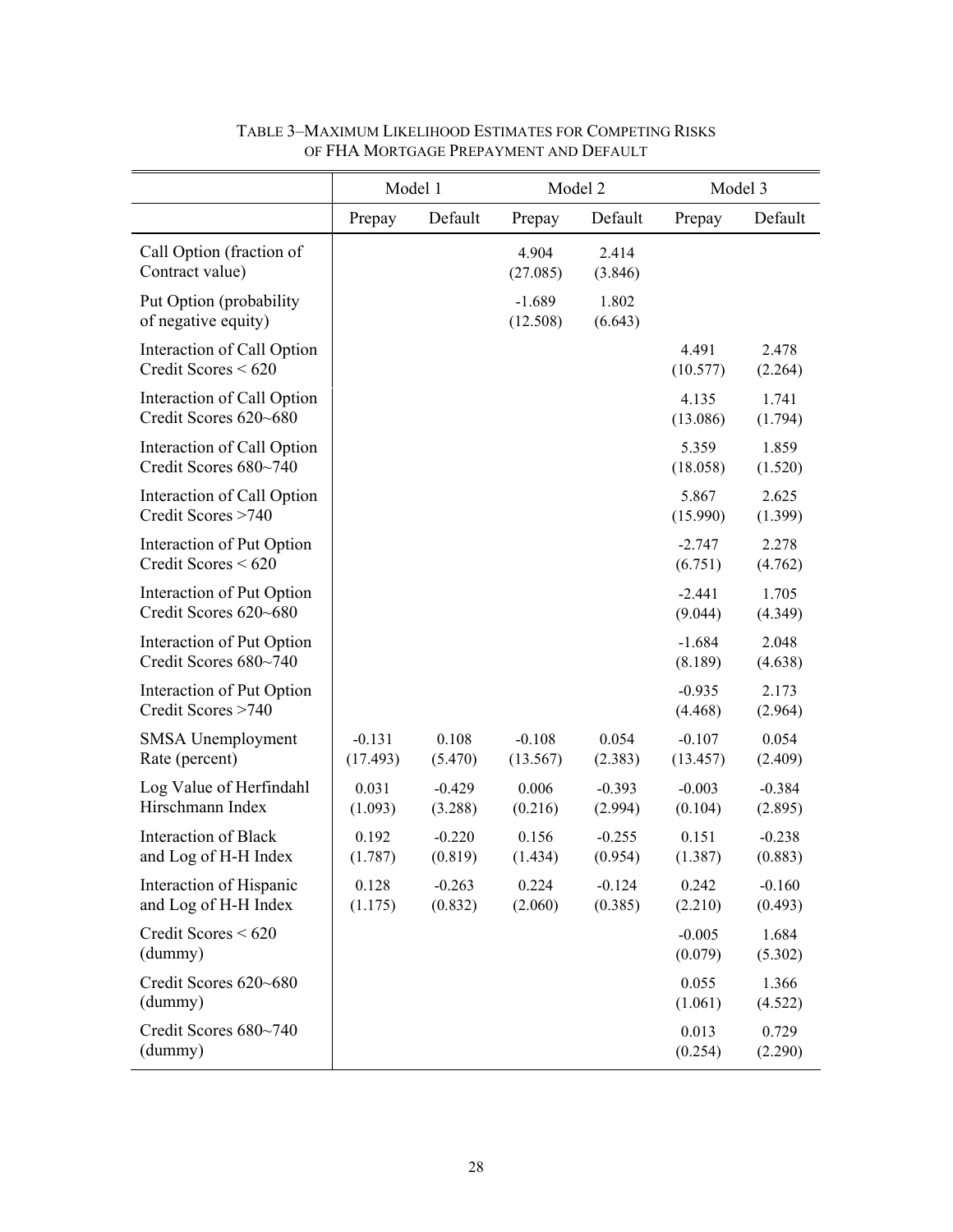|                              | Model 1  |          |          | Model 2  | Model 3  |          |
|------------------------------|----------|----------|----------|----------|----------|----------|
|                              | Prepay   | Default  | Prepay   | Default  | Prepay   | Default  |
| Black (dummy)                | $-1.527$ | 1.921    | $-1.400$ | 2.123    | $-1.344$ | 1.770    |
|                              | (2.514)  | (1.280)  | (2.283)  | (1.416)  | (2.188)  | (1.171)  |
| Asian (dummy)                | $-0.072$ | $-0.062$ | $-0.007$ | $-0.168$ | 0.001    | $-0.189$ |
|                              | (0.772)  | (0.149)  | (0.067)  | (0.393)  | (0.015)  | (0.408)  |
| Hispanic (dummy)             | $-0.944$ | 1.777    | $-1.555$ | 0.941    | $-1.645$ | 1.052    |
|                              | (1.538)  | (0.995)  | (2.533)  | (0.515)  | (2.665)  | (0.573)  |
| Others (dummy)               | $-0.241$ | 0.196    | $-0.354$ | 0.078    | $-0.317$ | $-0.114$ |
|                              | (2.437)  | (0.640)  | (3.542)  | (0.258)  | (3.161)  | (0.377)  |
| Loan-to-Value Ratio          | $-1.483$ | 1.994    | $-1.330$ | 2.499    | $-1.354$ | 2.348    |
|                              | (7.730)  | (2.179)  | (7.135)  | (2.687)  | (7.235)  | (2.469)  |
| Housing Exp. to Income       | 0.236    | 0.180    | 0.221    | $-0.203$ | 0.230    | $-0.191$ |
| $20~38\%$ (dummy)            | (5.923)  | (1.121)  | (5.293)  | (1.178)  | (5.477)  | (1.074)  |
| Housing Exp. to Income       | 0.327    | 0.035    | 0.050    | $-0.083$ | 0.043    | 0.108    |
| $>$ 38% (dummy)              | (2.281)  | (0.063)  | (0.336)  | (0.150)  | (0.293)  | (0.191)  |
| Debt to Income Ratio         | 0.109    | $-0.253$ | 0.004    | $-0.261$ | 0.009    | $-0.398$ |
| $20 - 41\%$ (dummy)          | (1.428)  | (0.756)  | (0.054)  | (0.777)  | (0.111)  | (1.182)  |
| Debt to Income Ratio         | 0.220    | $-0.044$ | 0.083    | $-0.061$ | 0.103    | $-0.281$ |
| $41 - 53\%$ (dummy)          | (2.647)  | (0.126)  | (0.990)  | (0.174)  | (1.205)  | (0.793)  |
| Debt to Income Ratio         | 0.282    | $-0.519$ | 0.032    | $-0.593$ | 0.049    | $-0.857$ |
| $> 53\%$ (dummy)             | (1.735)  | (0.735)  | (0.203)  | (0.834)  | (0.304)  | (1.209)  |
| Buydown                      | 0.247    | 0.080    | 0.167    | $-0.064$ | 0.161    | $-0.012$ |
| (dummy)                      | (3.235)  | (0.267)  | (2.179)  | (0.208)  | (2.111)  | (0.039)  |
| Log Value of Property        | $-0.109$ | 0.160    | 0.206    | 0.319    | 0.202    | 0.335    |
| <b>Appraisal Value</b>       | (1.820)  | (0.759)  | (3.313)  | (1.444)  | (3.243)  | (1.489)  |
| Mortgage Term < 30 Year      | $-0.300$ | $-1.094$ | $-0.036$ | $-0.864$ | $-0.044$ | $-0.820$ |
| (dummy)                      | (4.386)  | (2.418)  | (0.518)  | (1.896)  | (0.624)  | (1.761)  |
| <b>Central City Location</b> | 0.035    | $-0.151$ | 0.040    | $-0.155$ | 0.042    | $-0.141$ |
| (dummy)                      | (1.327)  | (1.546)  | (1.497)  | (1.572)  | (1.560)  | (1.407)  |
| Rural                        | 0.037    | $-0.256$ | 0.041    | $-0.297$ | 0.043    | $-0.244$ |
| (dummy)                      | (0.678)  | (1.138)  | (0.735)  | (1.346)  | (0.770)  | (1.088)  |
| First Time Home Buyer        | $-0.183$ | 0.126    | $-0.193$ | 0.121    | $-0.186$ | 0.058    |
| (dummy)                      | (6.504)  | (1.151)  | (6.827)  | (1.098)  | (6.557)  | (0.525)  |
| New House                    | $-0.132$ | $-0.103$ | $-0.036$ | $-0.067$ | $-0.040$ | $-0.043$ |
| (dummy)                      | (2.767)  | (0.543)  | (0.738)  | (0.350)  | (0.812)  | (0.223)  |

TABLE 3–*Continued*.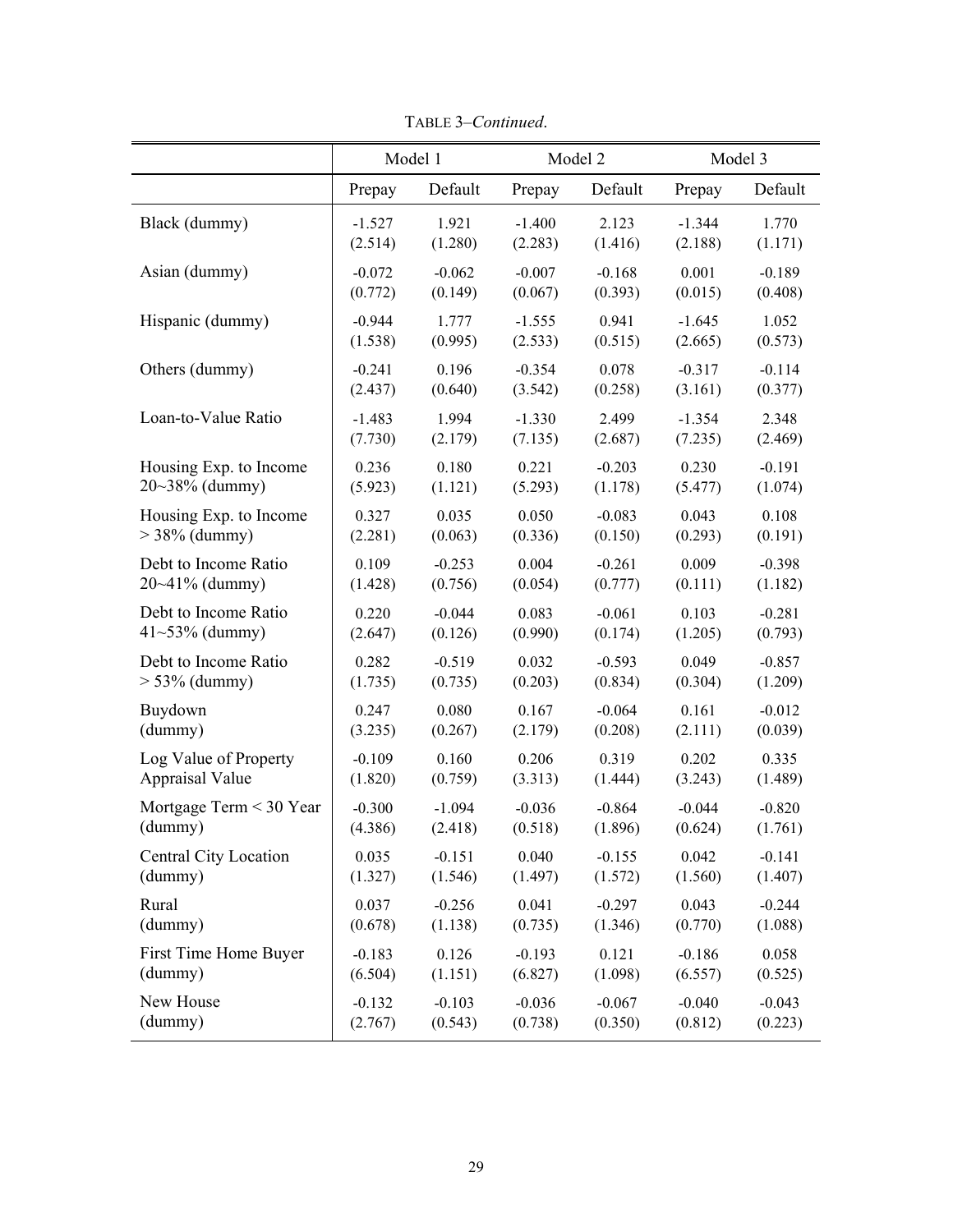|                        | Model 1   |          |           | Model 2  | Model 3   |          |
|------------------------|-----------|----------|-----------|----------|-----------|----------|
|                        | Prepay    | Default  | Prepay    | Default  | Prepay    | Default  |
| Unmarried Co-borrower  | $-0.006$  | $-0.108$ | $-0.008$  | $-0.115$ | $-0.012$  | $-0.077$ |
| (dummy)                | (0.133)   | (0.604)  | (0.178)   | (0.642)  | (0.285)   | (0.426)  |
| Single Male            | 0.017     | 0.306    | $-0.007$  | 0.332    | $-0.005$  | 0.299    |
| (dummy)                | (0.473)   | (2.416)  | (0.195)   | (2.612)  | (0.128)   | (2.323)  |
| Single Female          | $-0.088$  | $-0.189$ | $-0.105$  | $-0.158$ | $-0.105$  | $-0.180$ |
| (dummy)                | (2.225)   | (1.289)  | (2.658)   | (1.073)  | (2.629)   | (1.206)  |
| Number of Dependents   | $-0.071$  | 0.133    | $-0.084$  | 0.123    | $-0.076$  | 0.078    |
|                        | (5.345)   | (3.228)  | (6.291)   | (3.008)  | (5.700)   | (1.822)  |
| Log Value of Liquid    | 0.006     | $-0.091$ | 0.017     | $-0.094$ | 0.013     | $-0.068$ |
| Assets                 | (0.699)   | (3.008)  | (1.935)   | (3.087)  | (1.526)   | (2.104)  |
| Borrower Age $< 25$    | 0.415     | 0.240    | 0.442     | 0.306    | 0.444     | 0.205    |
| (dummy)                | (7.459)   | (1.303)  | (7.883)   | (1.651)  | (7.926)   | (1.092)  |
| Borrower Age 25~35     | 0.245     | $-0.192$ | 0.280     | $-0.137$ | 0.279     | $-0.192$ |
| (dummy)                | (5.693)   | (1.282)  | (6.421)   | (0.913)  | (6.398)   | (1.258)  |
| Borrower Age 35~45     | 0.057     | $-0.177$ | 0.065     | $-0.112$ | 0.064     | $-0.156$ |
| (dummy)                | (1.234)   | (1.088)  | (1.386)   | (0.687)  | (1.351)   | (0.944)  |
| Log Value of Household | 0.597     | $-0.345$ | 0.224     | $-0.628$ | 0.239     | $-0.742$ |
| Income                 | (9.142)   | (1.402)  | (3.286)   | (2.429)  | (3.494)   | (2.814)  |
| Log Likelihood         | $-35,701$ |          | $-35,247$ |          | $-35,150$ |          |

TABLE 3–*Continued*.

*Note:* T-ratios are in parentheses. All models are estimated by ML approach. Prepayment and default functions are considered as correlated competing risks and they are estimated jointly. Flexible baseline functions (following Han and Hausman, 1990) for prepayment and default are estimated simultaneously with the competing risks hazard functions.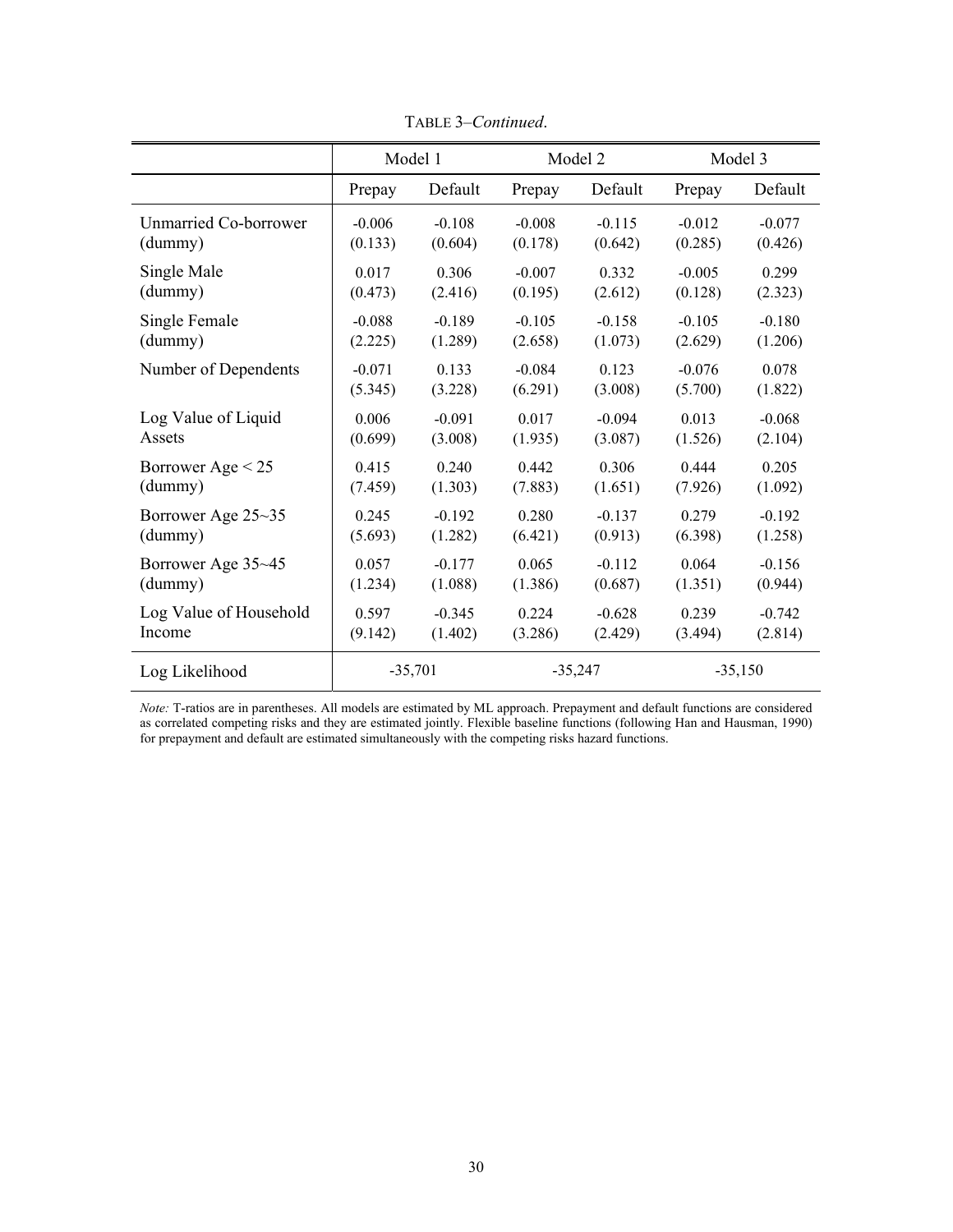|                            |                 | Prepayment       |                             | Default         |                  |                             |
|----------------------------|-----------------|------------------|-----------------------------|-----------------|------------------|-----------------------------|
|                            | End of<br>Year1 | End of<br>Year 3 | End of<br>Year <sub>5</sub> | End of<br>Year1 | End of<br>Year 3 | End of<br>Year <sub>5</sub> |
| By Borrower Race           |                 |                  |                             |                 |                  |                             |
| White                      | 2.33%           | 22.77%           | 39.65%                      | 0.46%           | 2.21%            | 3.30%                       |
| <b>Black</b>               | 1.39%           | 14.12%           | 24.78%                      | 1.03%           | 5.77%            | 8.77%                       |
| Hispanic                   | 1.65%           | 16.35%           | 30.52%                      | 1.15%           | 5.84%            | 7.92%                       |
| By Liquid Asset            |                 |                  |                             |                 |                  |                             |
| Liquid Asset $\geq$ Median | 2.37%           | 23.59%           | 40.28%                      | 0.48%           | 2.32%            | 3.48%                       |
| Liquid Asset < Median      | 2.00%           | 18.43%           | 33.33%                      | 0.74%           | 3.82%            | 5.51%                       |
| By LTV                     |                 |                  |                             |                 |                  |                             |
| $LTV < 95\%$               | 2.68%           | 21.61%           | 37.75%                      | 0.59%           | 2.76%            | 4.01%                       |
| $LTV \geq 95\%$            | 1.87%           | 20.61%           | 36.18%                      | 0.63%           | 3.27%            | 4.81%                       |
| By Buyers' Type            |                 |                  |                             |                 |                  |                             |
| Repeat Buyer               | 3.26%           | 24.74%           | 41.18%                      | 0.56%           | 2.56%            | 3.83%                       |
| First Time Buyer           | 1.65%           | 19.16%           | 34.64%                      | 0.64%           | 3.33%            | 4.83%                       |
| By Housing Expense Ratio   |                 |                  |                             |                 |                  |                             |
| $20\% < HEI \leq 38\%$     | 2.11%           | 20.81%           | 36.89%                      | 0.69%           | 3.51%            | 5.13%                       |
| Otherwise                  | 2.31%           | 21.35%           | 36.61%                      | 0.46%           | 2.28%            | 3.37%                       |
| By Credit Score            |                 |                  |                             |                 |                  |                             |
| Credit Score $\geq 680$    | 2.51%           | 23.36%           | 40.02%                      | 0.22%           | 1.33%            | 2.34%                       |
| Credit Score $< 620$       | 1.66%           | 17.99%           | 31.38%                      | 1.36%           | 6.39%            | 8.67%                       |
| By Risk Type               |                 |                  |                             |                 |                  |                             |
| Low Credit Risk            | 4.05%           | 25.34%           | 42.72%                      | 0.16%           | 1.11%            | 2.01%                       |
| <b>High Credit Risk</b>    | 1.66%           | 16.04%           | 29.00%                      | 1.09%           | 5.40%            | 6.95%                       |

## TABLE 4–UNADJUSTED CUMULATIVE PROBABILITY OF PREPAYMENT AND DEFAULT BY VARIOUS COVARIATES AT THE END OF ONE-, THREE-, AND FIVE-YEAR

*Note:* Unadjusted probabilities are calculated based on cleaned full sample.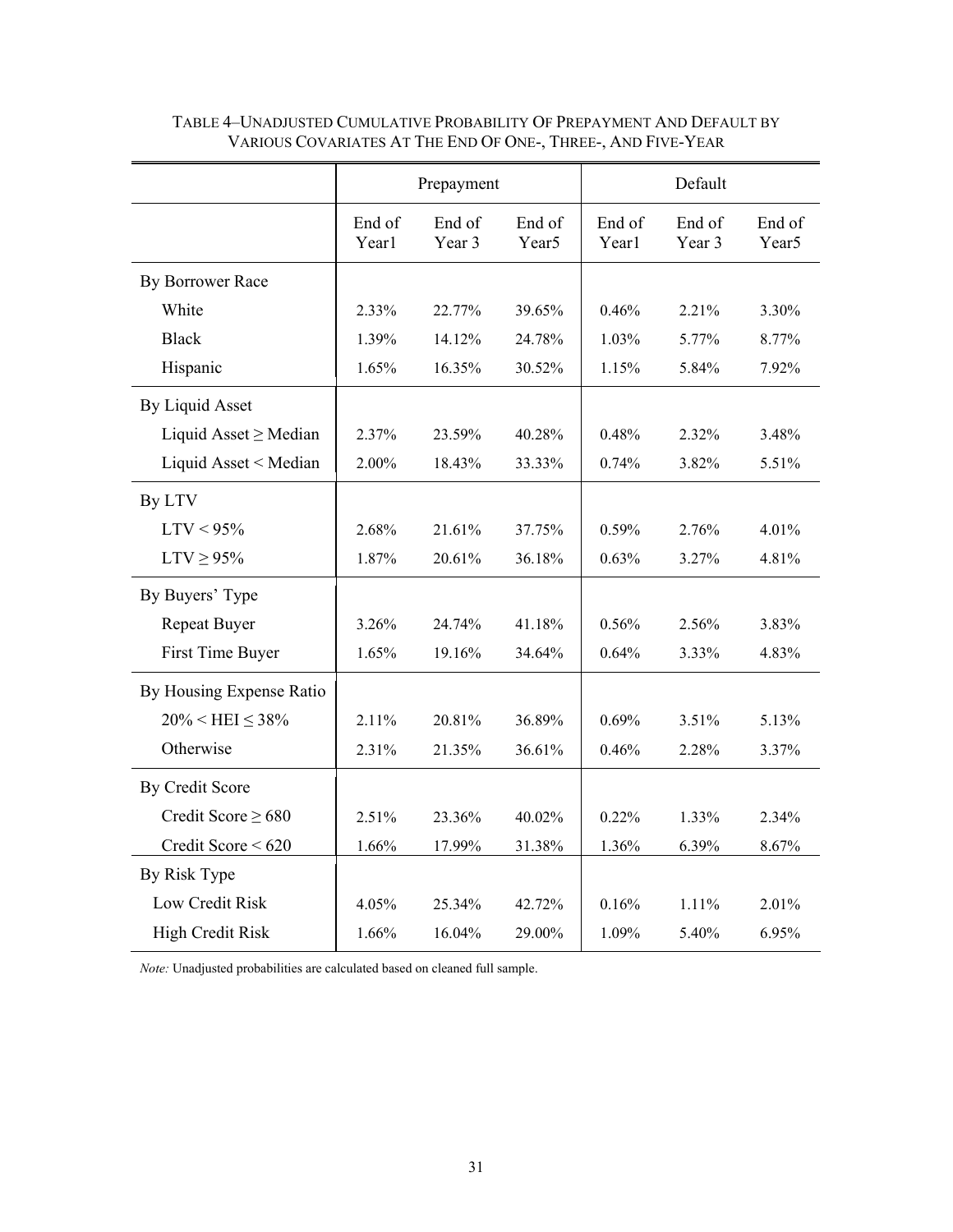|                                                                                                                                                                   |                 | Prepayment                  |                  | Default         |                  |                             | <b>Total Termination</b> |                  |                             |
|-------------------------------------------------------------------------------------------------------------------------------------------------------------------|-----------------|-----------------------------|------------------|-----------------|------------------|-----------------------------|--------------------------|------------------|-----------------------------|
|                                                                                                                                                                   | End of<br>Year1 | End of<br>Year <sub>3</sub> | End of<br>Year 5 | End of<br>Year1 | End of<br>Year 3 | End of<br>Year <sub>5</sub> | End of<br>Year1          | End of<br>Year 3 | End of<br>Year <sub>5</sub> |
| By Borrower Race                                                                                                                                                  |                 |                             |                  |                 |                  |                             |                          |                  |                             |
| White                                                                                                                                                             | 2.91%           | 21.26%                      | 43.22%           | 0.42%           | 2.11%            | 3.38%                       | 3.33%                    | 23.37%           | 46.60%                      |
| <b>Black</b>                                                                                                                                                      | 1.87%           | 13.92%                      | 29.64%           | 0.59%           | 3.19%            | 5.30%                       | 2.47%                    | 17.11%           | 34.94%                      |
| Hispanic                                                                                                                                                          | 2.39%           | 17.30%                      | 36.02%           | 0.46%           | 2.42%            | 3.96%                       | 2.85%                    | 19.72%           | 39.97%                      |
| <b>By Liquid Asset</b>                                                                                                                                            |                 |                             |                  |                 |                  |                             |                          |                  |                             |
| Liquid Asset $\geq$ Median                                                                                                                                        | 2.77%           | 20.25%                      | 41.46%           | 0.42%           | 2.13%            | 3.42%                       | 3.19%                    | 22.38%           | 44.89%                      |
| Liquid Asset < Median                                                                                                                                             | 2.73%           | 20.01%                      | 41.00%           | 0.45%           | 2.28%            | 3.66%                       | 3.18%                    | 22.28%           | 44.66%                      |
| By LTV                                                                                                                                                            |                 |                             |                  |                 |                  |                             |                          |                  |                             |
| $LTV < 95\%$                                                                                                                                                      | 3.09%           | 22.41%                      | 45.20%           | 0.35%           | 1.83%            | 2.99%                       | 3.45%                    | 24.24%           | 48.19%                      |
| $LTV \geq 95\%$                                                                                                                                                   | 2.63%           | 19.34%                      | 39.81%           | 0.47%           | 2.39%            | 3.86%                       | 3.10%                    | 21.73%           | 43.67%                      |
| By Buyers' Type                                                                                                                                                   |                 |                             |                  |                 |                  |                             |                          |                  |                             |
| <b>Repeat Buyer</b>                                                                                                                                               | 3.09%           | 22.35%                      | 44.99%           | 0.35%           | 1.83%            | 2.99%                       | 3.44%                    | 24.18%           | 47.98%                      |
| First Time Buyer                                                                                                                                                  | 2.57%           | 18.93%                      | 39.15%           | 0.44%           | 2.22%            | 3.52%                       | 3.01%                    | 21.15%           | 42.67%                      |
| By Housing Exp/Inc Ratio                                                                                                                                          |                 |                             |                  |                 |                  |                             |                          |                  |                             |
| 20% <hei≤38%< td=""><td>2.97%</td><td>21.57%</td><td>43.73%</td><td>0.41%</td><td>2.04%</td><td>3.24%</td><td>3.37%</td><td>23.60%</td><td>46.97%</td></hei≤38%<> | 2.97%           | 21.57%                      | 43.73%           | 0.41%           | 2.04%            | 3.24%                       | 3.37%                    | 23.60%           | 46.97%                      |
| Otherwise                                                                                                                                                         | 2.36%           | 17.51%                      | 36.51%           | 0.49%           | 2.56%            | 4.19%                       | 2.86%                    | 20.07%           | 40.70%                      |
| By Credit Score                                                                                                                                                   |                 |                             |                  |                 |                  |                             |                          |                  |                             |
| Credit Score $\geq 680$                                                                                                                                           | 3.23%           | 22.88%                      | 45.67%           | 0.28%           | 1.41%            | 2.24%                       | 3.51%                    | 24.29%           | 47.91%                      |
| Credit Score < 620                                                                                                                                                | 2.20%           | 16.74%                      | 35.22%           | 1.04%           | 5.25%            | 8.44%                       | 3.24%                    | 21.98%           | 43.66%                      |
| By Risk Type                                                                                                                                                      |                 |                             |                  |                 |                  |                             |                          |                  |                             |
| Low Credit Risk                                                                                                                                                   | 3.99%           | 27.55%                      | 53.12%           | 0.21%           | 1.03%            | 1.60%                       | 4.20%                    | 28.59%           | 54.72%                      |
| <b>High Credit Risk</b>                                                                                                                                           | 1.96%           | 15.02%                      | 31.90%           | 1.18%           | 5.95%            | 9.64%                       | 3.13%                    | 20.97%           | 41.53%                      |

## TABLE 5–PREDICTED CUMULATIVE PROBABILITY OF PREPAYMENT AND DEFAULT RISKS BY VARIOUS COVARIATES AT THE END OF ONE-, THREE-, AND FIVE-YEAR

*Note:* The calculation of probability for each risk group is based on 10% random sample of the mortgage pools originated in June 1992. For each group, probabilities are evaluated at the mean value of each covariate (time-varying means are calculated for time-varying covariates) except for those specified in each risk category such that

(1) Liquid asset is evaluated at 75% and 25% quartiles of the sample for higher and lower liquid asset groups, respectively.

(2) LTV is set to 95% , and 80% for high LTV category, and low LTV category, respectively.

(3) Weighted average of borrowers with credit score between 680 and 740, and credit score above 740 is used to define high credit score group; and weighted average of borrowers with credit below 620 is used to define low credit score group.

(4) The low credit risk group consists of borrowers with liquid asset above sample median, LTV under 95%, repeat-buyer, housing expense to income ratio between 20% and 38%, and credit score above 680.

(5) The high credit risk group consists of borrowers with liquid asset below sample median, LTV above 95%, first-time buyer, housing expense to income ratio greater than 38% , and credit score under 620.

(6) The cumulative probabilities of total termination at the end of year 1, 3, and 5 are the sum of predicted cumulative prepayment and default rates at the end of year 1, 3, and 5, respectively.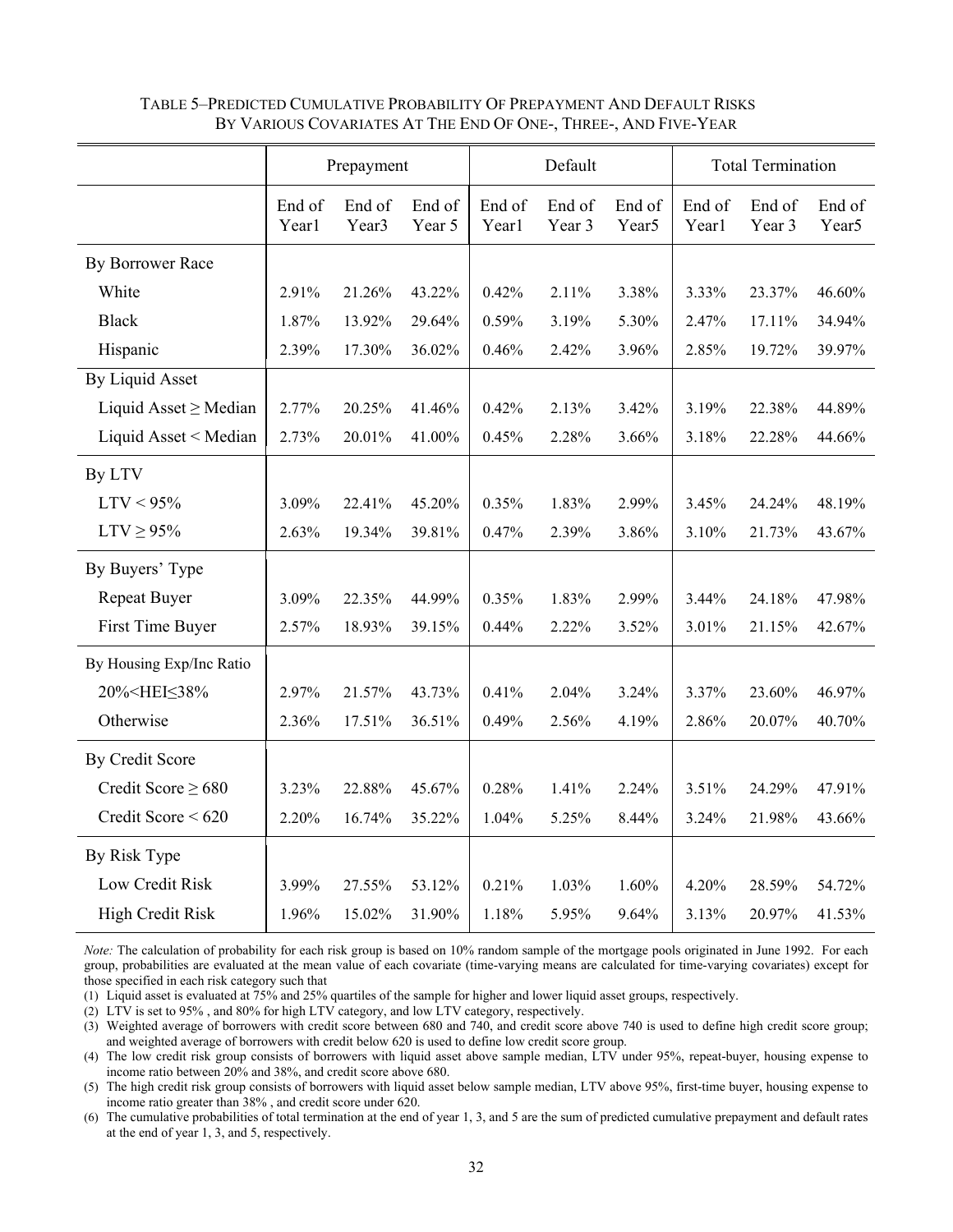## APPENDIX A

|                                                     | Model 1             |                    |                     | Model 2            | Model 3             |                    |
|-----------------------------------------------------|---------------------|--------------------|---------------------|--------------------|---------------------|--------------------|
|                                                     | Prepay              | Default            | Prepay              | Default            | Prepay              | Default            |
| Call Option (fraction of<br>Contract value)         |                     |                    | 4.911<br>(27.13)    | 2.423<br>(3.85)    |                     |                    |
| Put Option (probability<br>of negative equity)      |                     |                    | $-1.691$<br>(12.52) | 1.807<br>(6.66)    |                     |                    |
| Interaction of Call Option<br>Credit Scores $< 620$ |                     |                    |                     |                    | 4.495<br>(10.59)    | 2.499<br>(2.26)    |
| Interaction of Call Option<br>Credit Scores 620~680 |                     |                    |                     |                    | 4.142<br>(13.11)    | 1.737<br>(1.78)    |
| Interaction of Call Option<br>Credit Scores 680~740 |                     |                    |                     |                    | 5.367<br>(18.10)    | 1.844<br>(1.51)    |
| Interaction of Call Option<br>Credit Scores >740    |                     |                    |                     |                    | 5.868<br>(15.99)    | 2.734<br>(1.45)    |
| Interaction of Put Option<br>Credit Scores < 620    |                     |                    |                     |                    | $-2.749$<br>(6.75)  | 2.299<br>(4.83)    |
| Interaction of Put Option<br>Credit Scores 620~680  |                     |                    |                     |                    | $-2.440$<br>(9.03)  | 1.705<br>(4.35)    |
| Interaction of Put Option<br>Credit Scores 680~740  |                     |                    |                     |                    | $-1.681$<br>(8.17)  | 2.032<br>(4.61)    |
| Interaction of Put Option<br>Credit Scores >740     |                     |                    |                     |                    | $-0.944$<br>(4.51)  | 2.225<br>(3.00)    |
| SMSA Unemployment<br>Rate (percent)                 | $-0.131$<br>(17.44) | 0.109<br>(5.47)    | $-0.107$<br>(13.50) | 0.054<br>(2.38)    | $-0.107$<br>(13.39) | 0.054<br>(2.40)    |
| Log Value of Herfindahl<br>Hirschmann Index         | 0.032<br>(1.13)     | $-0.424$<br>(3.21) | 0.008<br>(0.27)     | $-0.388$<br>(2.92) | $-0.001$<br>(0.05)  | $-0.375$<br>(2.80) |
| <b>Interaction of Black</b><br>and Log of H-H Index | 0.190<br>(1.76)     | $-0.229$<br>(0.85) | 0.153<br>(1.41)     | $-0.263$<br>(0.98) | 0.148<br>(1.36)     | $-0.251$<br>(0.93) |
| Interaction of Hispanic<br>and Log of H-H Index     | 0.127<br>(1.16)     | $-0.266$<br>(0.84) | 0.221<br>(2.03)     | $-0.126$<br>(0.39) | 0.239<br>(2.18)     | $-0.167$<br>(0.51) |
| Credit Scores < 620<br>(dummy)                      |                     |                    |                     |                    | $-0.004$<br>(0.06)  | 1.696<br>(5.29)    |
| Credit Scores 620~680<br>(dummy)                    |                     |                    |                     |                    | 0.056<br>(1.07)     | 1.377<br>(4.52)    |
| Credit Scores 680~740<br>(dummy)                    |                     |                    |                     |                    | 0.012<br>(0.25)     | 0.745<br>(2.33)    |

## TABLE A1–MAXIMUM LIKELIHOOD ESTIMATES FOR COMPETING RISKS OF FHA MORTGAGE PREPAYMENT AND DEFAULT WITH CENSUS TRACT CONTROLS

۳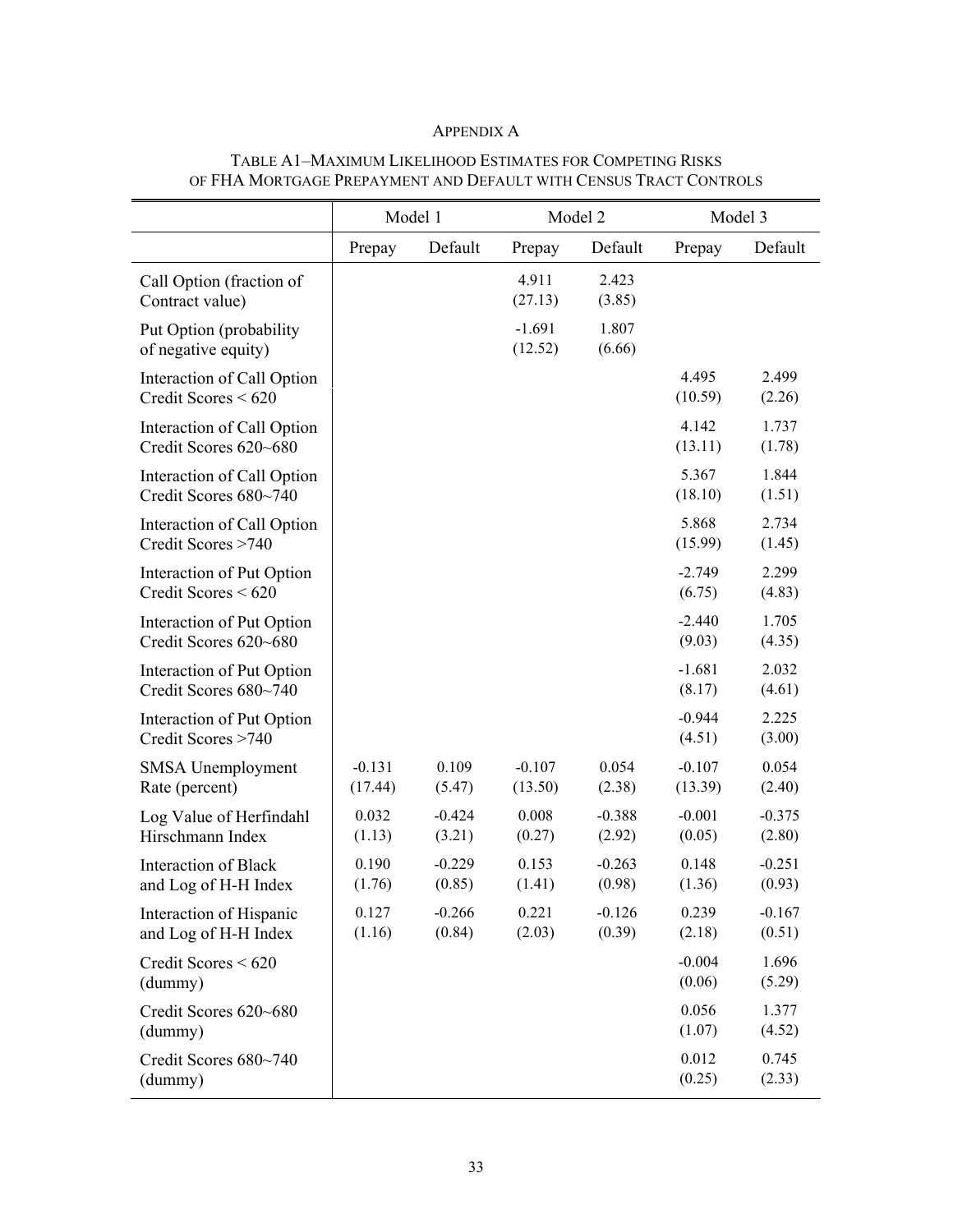|                         |          | Model 1  |          | Model 2  | Model 3  |          |
|-------------------------|----------|----------|----------|----------|----------|----------|
|                         | Prepay   | Default  | Prepay   | Default  | Prepay   | Default  |
| Black (dummy)           | $-1.514$ | 1.977    | $-1.387$ | 2.172    | $-1.330$ | 1.848    |
|                         | (2.49)   | (1.31)   | (2.26)   | (1.44)   | (2.16)   | (1.22)   |
| Asian (dummy)           | $-0.073$ | $-0.057$ | $-0.008$ | $-0.153$ | $-0.000$ | $-0.162$ |
|                         | (0.79)   | (0.13)   | (0.09)   | (0.36)   | (0.00)   | (0.35)   |
| Hispanic (dummy)        | $-0.938$ | 1.796    | $-1.538$ | 0.956    | $-1.627$ | 1.095    |
|                         | (1.53)   | (1.00)   | (2.50)   | (0.52)   | (2.63)   | (0.59)   |
| Others (dummy)          | $-0.244$ | 0.196    | $-0.356$ | 0.077    | $-0.319$ | $-0.116$ |
|                         | (2.46)   | (0.64)   | (3.57)   | (0.26)   | (3.19)   | (0.38)   |
| Loan-to-Value Ratio     | $-1.483$ | 2.016    | $-1.329$ | 2.529    | $-1.353$ | 2.385    |
|                         | (7.69)   | (2.19)   | (7.08)   | (2.71)   | (7.18)   | (2.49)   |
| Housing Exp. to Income  | 0.236    | 0.178    | 0.220    | $-0.206$ | 0.229    | $-0.196$ |
| $20~38\%$ (dummy)       | (5.92)   | (1.11)   | (5.26)   | (1.19)   | (5.44)   | (1.10)   |
| Housing Exp. to Income  | 0.329    | 0.019    | 0.050    | $-0.102$ | 0.044    | 0.092    |
| $>$ 38% (dummy)         | (2.29)   | (0.03)   | (0.34)   | (0.18)   | (0.30)   | (0.16)   |
| Debt to Income Ratio    | 0.113    | $-0.267$ | 0.010    | $-0.272$ | 0.014    | $-0.404$ |
| 20~41% (dummy)          | (1.47)   | (0.79)   | (0.12)   | (0.81)   | (0.18)   | (1.20)   |
| Debt to Income Ratio    | 0.223    | $-0.060$ | 0.088    | $-0.074$ | 0.107    | $-0.287$ |
| $41 - 53\%$ (dummy)     | (2.69)   | (0.17)   | (1.05)   | (0.21)   | (1.26)   | (0.81)   |
| Debt to Income Ratio    | 0.292    | $-0.519$ | 0.044    | $-0.591$ | 0.061    | $-0.852$ |
| $> 53\%$ (dummy)        | (1.80)   | (0.73)   | (0.28)   | (0.83)   | (0.38)   | (1.20)   |
| Buydown                 | 0.249    | 0.078    | 0.167    | $-0.067$ | 0.162    | $-0.017$ |
| (dummy)                 | (3.23)   | (0.26)   | (2.17)   | (0.22)   | (2.11)   | (0.06)   |
| Log Value of Property   | $-0.104$ | 0.165    | 0.213    | 0.325    | 0.208    | 0.347    |
| <b>Appraisal Value</b>  | (1.74)   | (0.77)   | (3.42)   | (1.46)   | (3.34)   | (1.52)   |
| Mortgage Term < 30 Year | $-0.299$ | $-1.088$ | $-0.035$ | $-0.858$ | $-0.042$ | $-0.814$ |
| (dummy)                 | (4.37)   | (2.39)   | (0.50)   | (1.87)   | (0.60)   | (1.74)   |
| Central City Location   | 0.032    | $-0.143$ | 0.036    | $-0.144$ | 0.038    | $-0.124$ |
| (dummy)                 | (1.14)   | (1.37)   | (1.29)   | (1.38)   | (1.35)   | (1.17)   |
| Rural                   | 0.029    | $-0.207$ | 0.030    | $-0.242$ | 0.033    | $-0.182$ |
| (dummy)                 | (0.51)   | (0.91)   | (0.53)   | (1.09)   | (0.58)   | (0.80)   |
| First Time Home Buyer   | $-0.184$ | 0.128    | $-0.194$ | 0.122    | $-0.187$ | 0.058    |
| (dummy)                 | (6.54)   | (1.16)   | (6.86)   | (1.11)   | (6.59)   | (0.53)   |
| New House               | $-0.134$ | $-0.103$ | $-0.036$ | $-0.069$ | $-0.039$ | $-0.044$ |
| (dummy)                 | (2.80)   | (0.54)   | (0.74)   | (0.36)   | (0.81)   | (0.23)   |

TABLE A1–*Continued*.